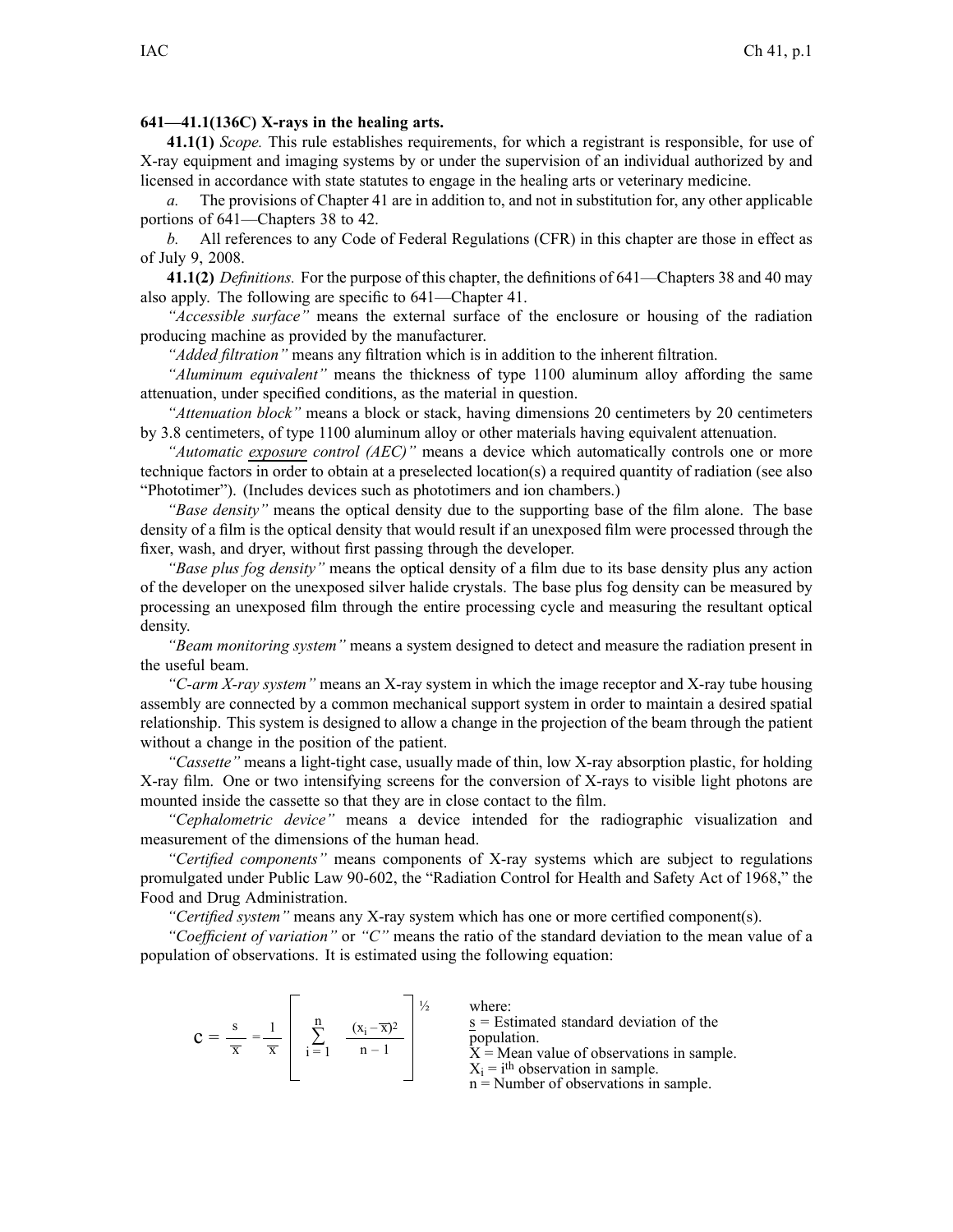*"Computed tomography"* means the production of <sup>a</sup> tomogram by the acquisition and computer processing of X-ray transmission data.

*"Control chart"* means <sup>a</sup> chart used to record (and control) the results of quality control testing as <sup>a</sup> function of time.

*"Control limit"* means the range of variation on <sup>a</sup> control chart beyond which action must be taken to correct the results of quality control testing.

*"Control panel"* (see X-ray control panel).

*"Cooling curve"* means the graphical relationship between heat units stored and cooling time.

*"CT"* (see "Computed tomography").

*"Dead-man switch"* means <sup>a</sup> switch so constructed that <sup>a</sup> circuit closing contact can be maintained only by continuous pressure on the switch by the operator.

*"Dedicated mammography equipment"* means X-ray systems designed specifically for breast imaging, providing optimum imaging geometry, <sup>a</sup> device for breast compression and low dose exposure that can generate reproducible images of high quality.

*"Densitometer"* means an instrument which measures the degree of blackening (or radiographic density) of film due to radiation or light by measuring the ratio of the light intensity incident on the film to the light intensity transmitted by the film.

*"Detents"* means mechanical settings that limit or preven<sup>t</sup> the motion or rotation of an X-ray tube, cassette assembly, or image receptor system.

*"Developer"* means <sup>a</sup> chemical solution (alkaline) that changes the latent image (exposed silver halide crystals) on <sup>a</sup> film to <sup>a</sup> visible image composed of minute masses of black metallic silver.

*"Developer replenishment"* means the process, occurring as film travels pas<sup>t</sup> <sup>a</sup> certain point in the processor, triggering the activation of <sup>a</sup> pump, whereby fresh developer is added in small amounts to the solution in the developer tank of the processor. The purpose is to maintain the proper alkalinity, chemical activity, and level of solution in the developer tank.

*"Diagnostic mammography"* means mammography performed on an individual who, by virtue of symptoms or physical findings, is considered to have <sup>a</sup> substantial likelihood of having breast disease.

*"Diagnostic source assembly"* means the tube housing assembly with <sup>a</sup> beam-limiting device attached.

*"Direct scattered radiation"* means that scattered radiation which has been deviated in direction only by materials irradiated by the useful beam (see "Scattered radiation").

*"Entrance exposure rate"* means the exposure free in air per unit time at the point where the center of the useful beam enters the patient.

*"Equipment"* (see "X-ray equipment").

*"Field emission equipment"* means equipment which uses an X-ray tube in which electron emission from the cathode is due solely to the action of an electric field.

*"Filter"* means material placed in the useful beam to preferentially absorb selected radiations.

*"Fixer"* means <sup>a</sup> chemical solution (acidic) which removes the unexposed and undeveloped silver halide crystals from film so it will not discolor or darken with age or exposure to light. Fixer also hardens the gelatin containing the black metallic silver so film may be dried and resist damage from abrasions.

*"Fixer retention"* means the inadequate removal of fixer from the film by the water in the wash tank of the processor. Retained fixer causes eventual brown discoloration of the radiograph.

*"Fluoroscopic imaging assembly"* means <sup>a</sup> subsystem in which X-ray photons produce <sup>a</sup> visual image. It includes the image receptor(s) such as the image intensifier and spot-film device, electrical interlocks, if any, and structural material providing linkage between the image receptor and diagnostic source assembly.

*"Focal spo<sup>t</sup> (actual)"* means the area projected on the anode of the X-ray tube bombarded by the electrons accelerated from the cathode and from which the useful beam originates.

*"Focal spo<sup>t</sup> size"* means the area of the target or anode that is bombarded by electrons from the cathode of the X-ray tube to produce X-rays. The smaller the focal spot, the better the limited spatial resolution of the X-ray system, especially in magnification mammography.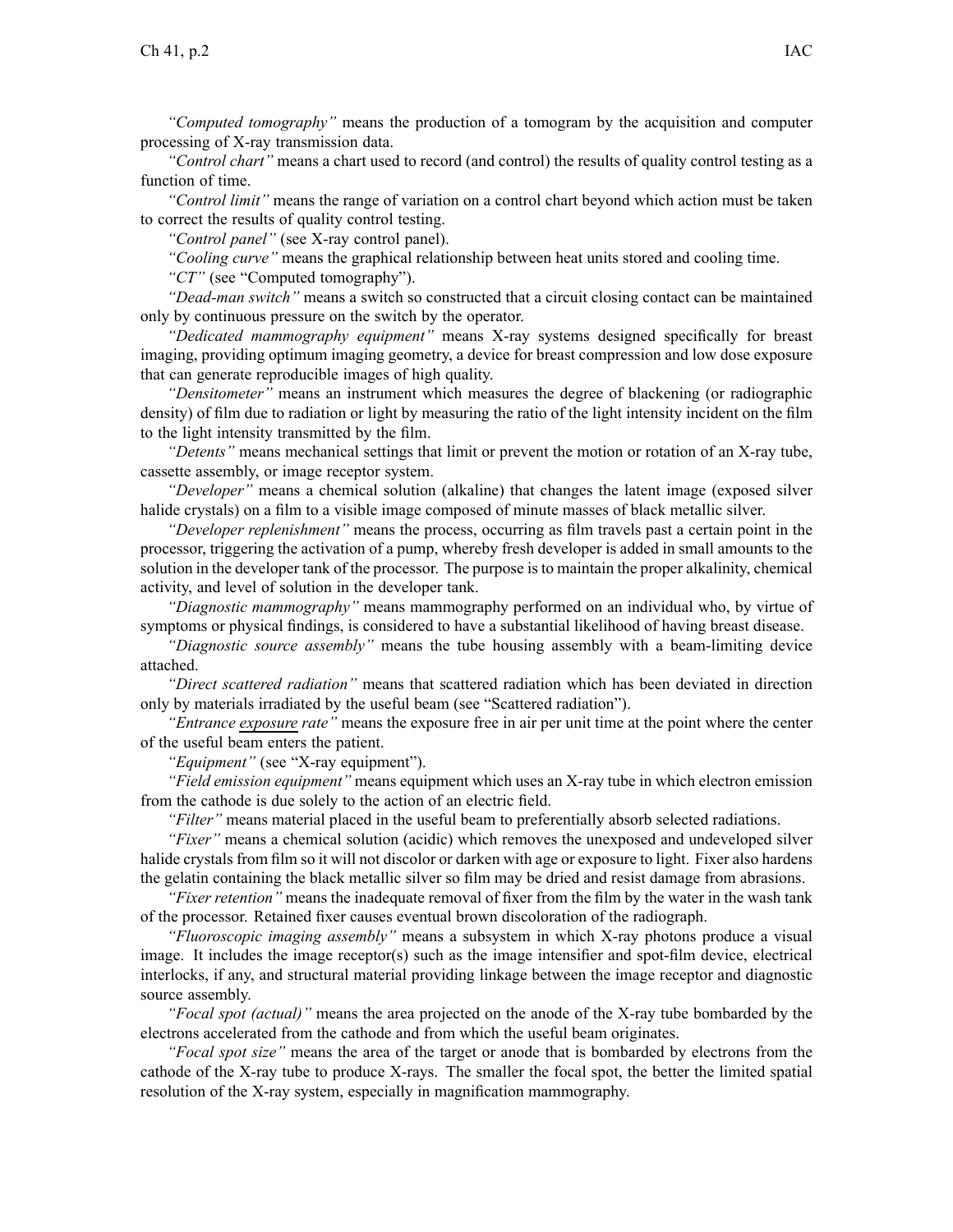*"Fog"* means the density added to <sup>a</sup> radiograph due to unwanted action of the developer on the unexposed silver halide crystals or by light, radiation, chemical, or heat exposure during storage, handling, and processing.

*"General purpose radiographic X-ray system"* means any radiographic X-ray system which, by design, is not limited to radiographic examination of specific anatomical regions.

*"Gonad shield"* means <sup>a</sup> protective barrier for the testes or ovaries.

*"Healing arts screening"* means the use of radiation on human beings for the detection or evaluation of health indicators for which the individual is considered at high risk when such tests are not specifically and individually ordered by:

1. An individual authorized under 41.1(3)*"a"*(7), or

2. An individual licensed as <sup>a</sup> physician in Iowa and listed as an authorized user on an NRC or agreemen<sup>t</sup> state radioactive materials license.

*"Heat unit"* means <sup>a</sup> unit of energy equal to the product of the peak kilovoltage, milliamperes, and seconds, i.e.,  $kVp \times mA \times second$ .

*"Image contrast"* means the amount of radiographic density difference between adjacent areas resulting from a fixed amount of attentuation difference or light exposure difference.

*"Image intensifier"* means <sup>a</sup> device, installed in its housing, which instantaneously converts an X-ray pattern into <sup>a</sup> corresponding light image of higher energy intensity.

*"Image noise"* See "Radiographic noise."

*"Image quality"* means the overall clarity and detail of <sup>a</sup> radiographic image. Limiting spatial resolution (or resolving power), image sharpness, and image contrast are three common measures of image quality.

*"Image receptor"* means any device, such as <sup>a</sup> fluorescent screen or radiographic film, which transforms incident X-ray photons either into <sup>a</sup> visible image or into another form which can be made into <sup>a</sup> visible image by further transformations.

*"Image sharpness"* means the overall impression of detail and clarity in <sup>a</sup> radiographic image.

*"Inherent filtration"* means the filtration of the useful beam provided by the permanently installed components of the tube housing assembly.

*"Kilovolts peak"* (see "Peak tube potential").

*"kVp"* (see "Peak tube potential").

*"kWs"* means kilowatt second.

*"Leakage technique factors"* means the technique factors associated with the diagnostic or therapeutic source assembly which are used in measuring leakage radiation. They are defined as follows:

*a.* For diagnostic source assemblies intended for capacitor energy storage equipment, the maximum-rated peak tube potential and the maximum-rated number of exposures in an hour for operation at the maximum-rated peak tube potential with the quantity of charge per exposure being 10 millicoulombs, i.e., 10 milliampere seconds, or the minimum obtainable from the unit, whichever is larger.

*b.* For diagnostic source assembliesintended for field emission equipment rated for pulsed operation, the maximum-rated peak tube potential and the maximum-rated number of X-ray pulses in an hour for operation at the maximum-rated peak tube potential.

*c.* For all other diagnostic or therapeutic source assemblies, the maximum-rated peak tube potential and the maximum-rated continuous tube current for the maximum-rated peak tube potential.

*"Linear attenuation coefficient"* or "μ" means the quotient of dN/N divided by dl when dN/N is the fraction of uncharged ionizing radiation that experience interactions in traversing <sup>a</sup> distance dl in <sup>a</sup> specified material.

*"Line-voltage regulation"* means the difference between the no-load and the load line potentials expressed as <sup>a</sup> percen<sup>t</sup> of the load line potential. It is calculated using the following equation:

Percent line-voltage regulation =  $100 (V_n-V_l)/V_l$ 

where

 $V_n$  = No-load line potential and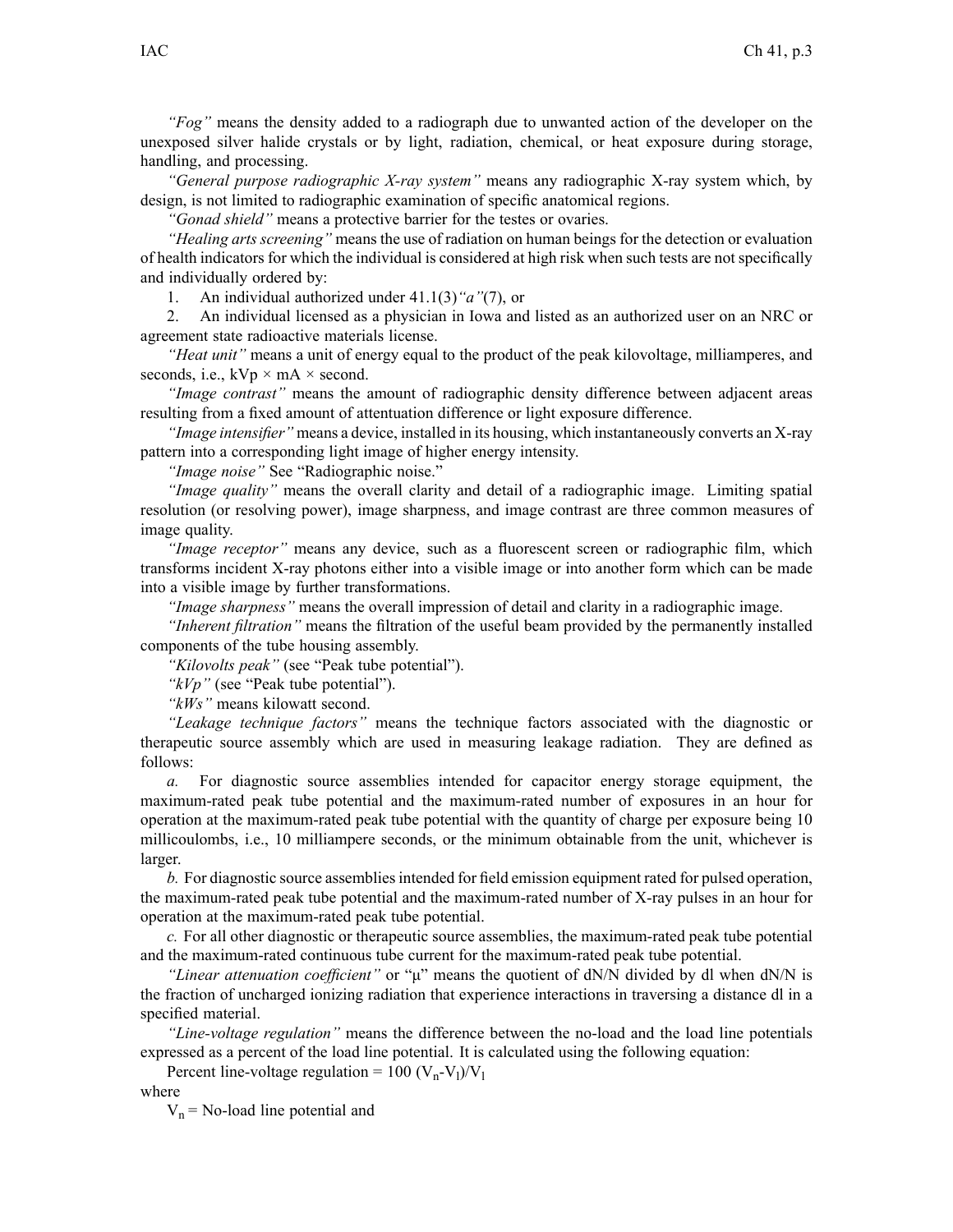$V_1$  = Load line potential.

*"mAs"* means milliampere second.

*"Maximum line current"* means the root-mean-square current in the supply line of an X-ray machine operating at its maximum rating.

*"Mobile X-ray equipment"* (see "X-ray equipment").

*"PBL"* (see "Positive beam limitation").

*"Phototimer"* means <sup>a</sup> method for controlling radiation exposures to image receptors by the amount of radiation which reaches <sup>a</sup> radiation-monitoring device(s). The radiation-monitoring device(s) is par<sup>t</sup> of an electronic circuit which controlsthe duration of time the tube is activated (see "Automatic exposure control").

"PID" (see "Position indicating device").

*"Portable X-ray equipment"* (see "X-ray equipment").

*"Position indicating device"* means <sup>a</sup> device on dental X-ray equipment used to indicate the beam position and to establish <sup>a</sup> definite source-surface (skin) distance. It may or may not incorporate or serve as <sup>a</sup> beam-limiting device.

*"Positive beam limitation"* means the automatic or semiautomatic adjustment of an X-ray beam to the size of the selected image receptor, whereby exposures cannot be made without such adjustment.

*"Processor"* means an automated device which transports film in <sup>a</sup> controlled manner by <sup>a</sup> system of rollers through specialized sections where developing, fixing, washing, and drying of the film occur.

*"Protective apron"* means an apron made of radiation-absorbing materials used to reduce radiation exposure.

*"Protective glove"* means <sup>a</sup> glove made of radiation-absorbing materials used to reduce radiation exposure.

*"Quality assurance"* means the overall program of testing and maintaining the highest possible standards of quality in the acquisition and interpretation of radiographic images.

*"Quality control"* means the actual process of testing and maintaining the highest possible standards of quality in equipment performance and the acquisition and interpretation of radiographic images.

*"Radiation therapy simulation system"* means <sup>a</sup> radiographic or fluoroscopic X-ray system intended for localizing the volume to be exposed during radiation therapy and confirming the position and size of the therapeutic irradiation field.

*"Radiograph"* means an image receptor on which the image is created directly or indirectly by an X-ray pattern and results in <sup>a</sup> permanen<sup>t</sup> record.

*"Radiographic contrast"* means the magnitude of optical density difference between structures of interest and their surroundings, or between areas of film receiving different amount of X-ray or visible light exposure.

*"Radiographic noise"* means unwanted fluctuations in optical density on the screen-film image.

*"Rating"* means the operating limits as specified by the componen<sup>t</sup> manufacturer.

*"Recording"* means producing <sup>a</sup> permanen<sup>t</sup> form of an image resulting from X-ray photons.

*"Repeat (or reject) analysis"* means <sup>a</sup> systematic approach to determine the causes for radiographs being discarded or repeated, or both.

"Replenishment rate" means the amount of chemicals added in order to maintain the proper chemical activity of developer and fixer solutions.

*"Response time"* means the time required for an instrument system to reach 90 percen<sup>t</sup> of its final reading when the radiation-sensitive volume of the instrument system is exposed to <sup>a</sup> step change in radiation flux from zero sufficient to provide <sup>a</sup> steady state midscale reading.

*"Safelight"* means <sup>a</sup> source of minimal visible light in <sup>a</sup> darkroom, produced at frequencies (colors) to which the film is insensitive, protecting the film from unwanted exposure (fog) while allowing personnel to function more efficiently and safely.

*"Screen"* means microscopic phosphor crystals on <sup>a</sup> plastic suppor<sup>t</sup> used in conjunction with either single or double emulsion film; the screen emits visible light when exposed to X-radiation, creating <sup>a</sup> latent image on X-ray film.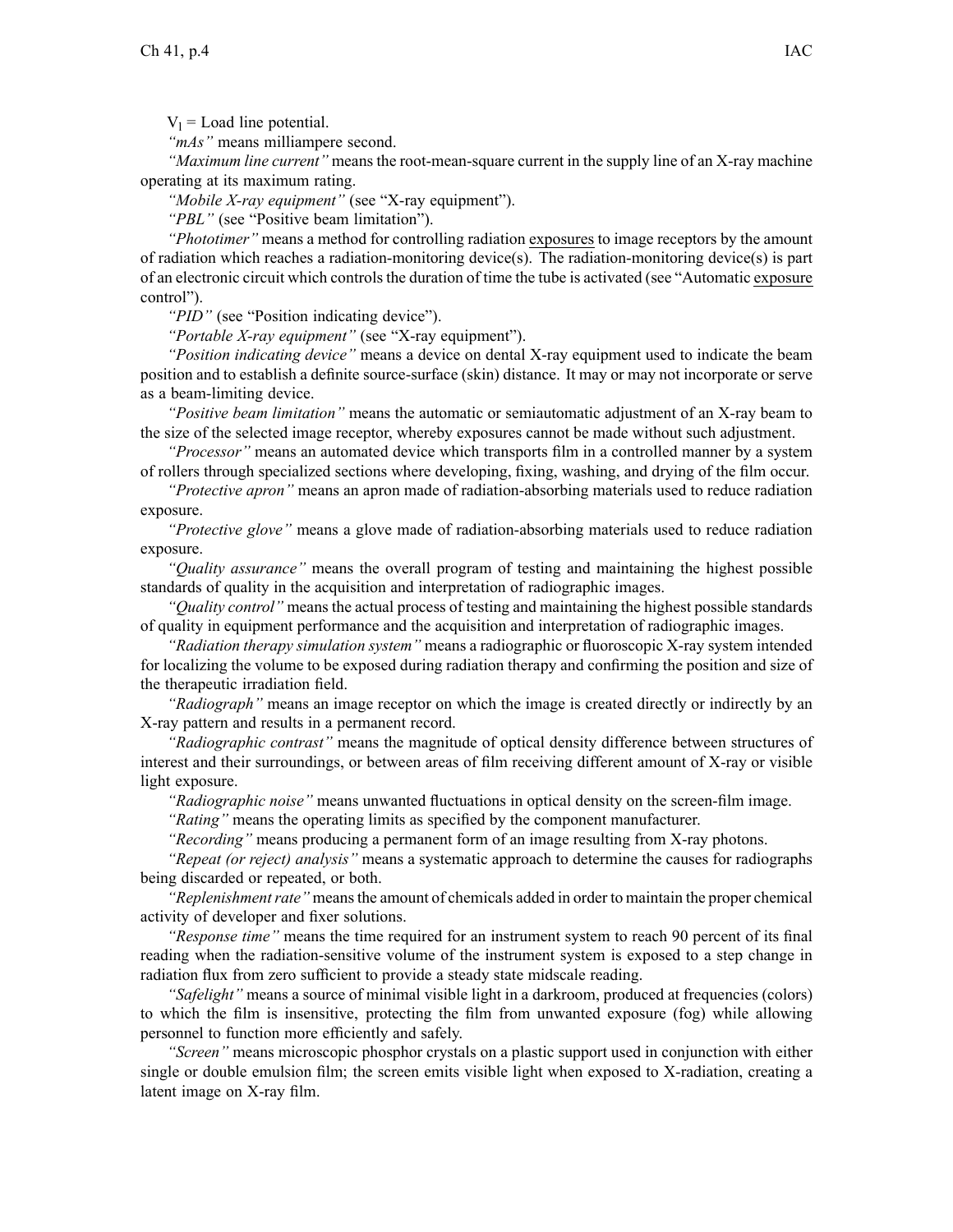*"Screen-film combination"* means <sup>a</sup> particular intensifying screen used with <sup>a</sup> particular type of film. Care must be taken to match the number of screens (one or two) to the number of emulsions coating the film and to match the light output spectrum of the screen to the light sensitivity of the film.

*"Screen-film contact"* means the close proximity of the intensifying screen to the emulsion of the film, necessary in order to achieve <sup>a</sup> sharp image on the film.

*"Sensitometer"* means <sup>a</sup> device used to reproducibly expose <sup>a</sup> piece of film to <sup>a</sup> number of different levels of light intensity.

*"Sensitometric strip"* means <sup>a</sup> sheet of film exposed by <sup>a</sup> sensitometer, resulting in <sup>a</sup> gray scale range. Such strips are used to measure the range of densities, from minimum to maximum, resulting from <sup>a</sup> reproducible set of exposures.

*"Sensitometry"* means <sup>a</sup> quantitative measurement of the response of film to exposure and development. Sensitometry is used to test the processor setup and stability.

*"SID"* (see "Source-image receptor distance").

*"Source"* means the focal spo<sup>t</sup> of the X-ray tube.

*"Source-image receptor distance"* means the distance from the source to the center of the input surface of the image receptor.

*"Spot check"* means <sup>a</sup> procedure which is performed to ensure that <sup>a</sup> previous calibration continues to be valid.

*"Spot film"* means <sup>a</sup> radiograph which is made during <sup>a</sup> fluoroscopic examination to permanently record conditions which exist during that fluoroscopic procedure.

*"Spot-film device"* means <sup>a</sup> device intended to transport or position <sup>a</sup> radiographic image receptor between the X-ray source and fluoroscopic image receptor. It includes <sup>a</sup> device intended to hold <sup>a</sup> cassette over the input end of an image intensifier for the purpose of making <sup>a</sup> radiograph.

*"Stationary X-ray equipment"* (see "X-ray equipment").

*"Technique factors"* means the following conditions of operation:

*a.* For capacitor energy storage equipment, peak tube potential in kV and quantity of charge in mAs;

*b.* For field emission equipment rated for pulsed operation, peak tube potential in kV, and number of X-ray pulses;

*c.* For CT X-ray systems designed for pulsed operation, peak tube potential in kV, scan time in seconds, and either tube current in mA, X-ray pulse width in seconds, and the number of X-ray pulses per scan, or the product of tube current, X-ray pulse width, and the number of X-ray pulses in mAs;

*d.* For CT X-ray systems not designed for pulsed operation, peak tube potential in kV, and either tube current in mA and scan time in seconds, or the product of tube current and exposure time in mAs and the scan time when the scan time and exposure time are equivalent; and

*e.* For all other equipment, peak tube potential in kV, and either tube current in mA and exposure time in seconds, or the product of tube current and exposure time in mAs.

*"Tomogram"* means the depiction of the X-ray attenuation properties of <sup>a</sup> section through the body.

*"Tube rating chart"* means the set of curves which specify the rated limits of operation of the tube in terms of the technique factors.

*"Useful beam"* means the radiation emanating from the tube housing por<sup>t</sup> or the radiation head and passing through the aperture of the beam-limiting device when the exposure controls are in <sup>a</sup> mode to cause the system to produce radiation.

*"Variable-aperture beam-limiting device"* means <sup>a</sup> beam-limiting device which has capacity for stepless adjustment of the X-ray field size at <sup>a</sup> given SID.

*"Viewbox"* means <sup>a</sup> device by which <sup>a</sup> uniform field of white light is transmitted through an X-ray so that the image on the film may be seen.

*"Visible area"* means that portion of the input surface of the image receptor over which incident X-ray photons are producing <sup>a</sup> visible image.

*"X-ray control panel"* means <sup>a</sup> device which controls input power to the X-ray high-voltage generator and the X-ray tube. It includes equipment such as timers, phototimers, automatic brightness stabilizers, and similar devices, which control the technique factors of an X-ray exposure.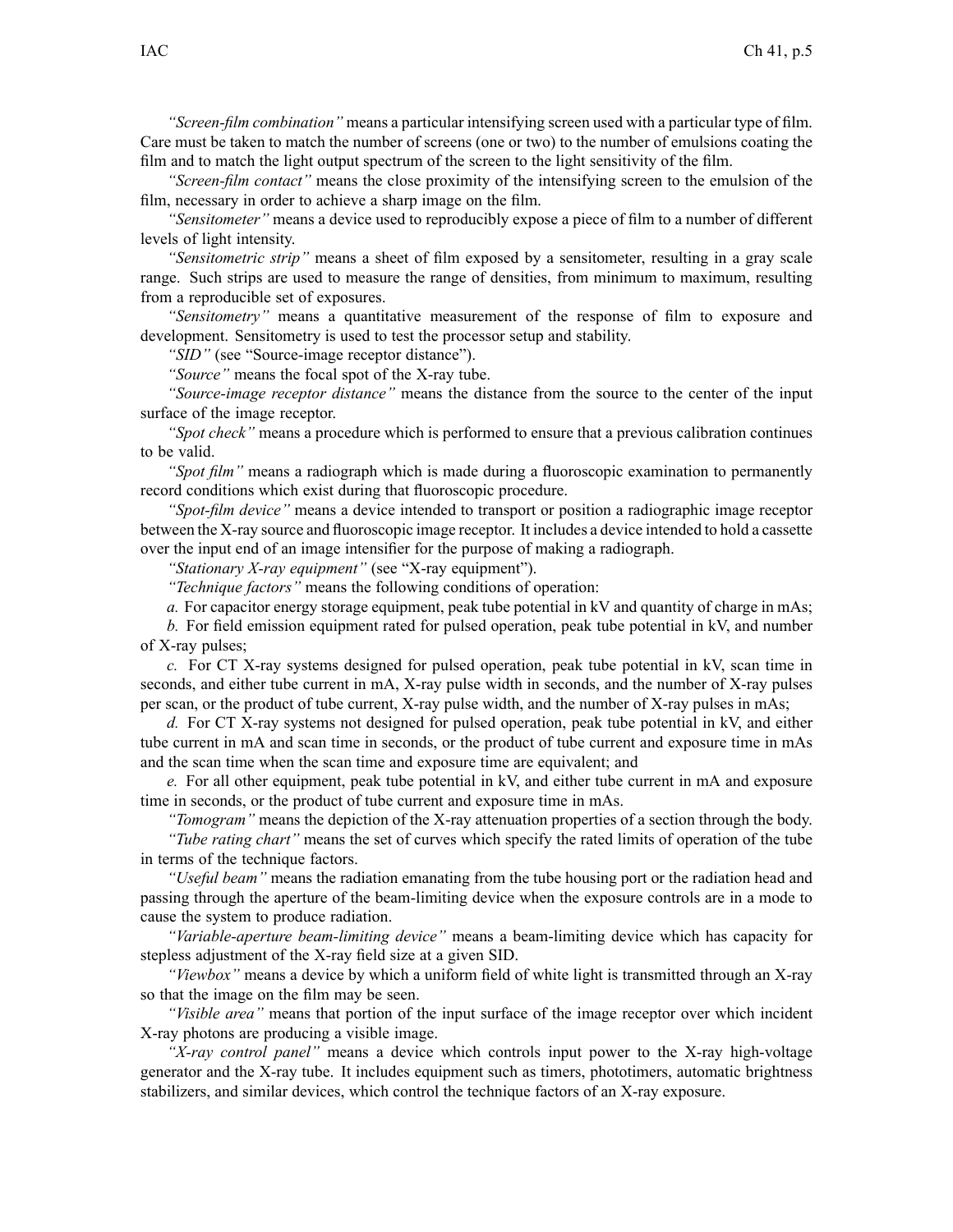*"X-ray equipment"* means an X-ray system, subsystem, or componen<sup>t</sup> thereof. Types of X-ray equipment are as follows:

*a. "Mobile X-ray equipment"* means X-ray equipment mounted on <sup>a</sup> permanen<sup>t</sup> base with wheels or casters for moving while completely assembled.

*b. "Portable X-ray equipment"* means X-ray equipment designed to be hand-carried.

*c. "Stationary X-ray equipment"* means X-ray equipment which is installed in <sup>a</sup> fixed location.

*"X-ray exposure control"* means <sup>a</sup> device, switch, button or similar means by which an operator initiates or terminates the radiation exposure. The X-ray exposure control may include such associated equipment as timers and backup timers.

*"X-ray field"* means that area of the intersection of the useful beam and any one of the set of planes parallel to and including the plane of the image receptor, whose perimeter is the locus of points at which the exposure rate is one-fourth of the maximum in the intersection.

*"X-ray high-voltage generator"* means <sup>a</sup> device which transforms electrical energy from the potential supplied by the X-ray control to the tube operating potential. The device may also include means for transforming alternating current to direct current, filament transformers for the X-ray tube(s), high-voltage switches, electrical protective devices, and other appropriate elements.

*"X-ray system"* means an assemblage of components for the controlled production of X-rays. It includes minimally an X-ray high-voltage generator, an X-ray control, <sup>a</sup> tube housing assembly, <sup>a</sup> beam-limiting device, and the necessary supporting structures. Additional components which function with the system are considered integral parts of the system.

*"X-ray table"* means <sup>a</sup> patient suppor<sup>t</sup> device with its patient suppor<sup>t</sup> structure (tabletop) interposed between the patient and the image receptor during radiography or fluoroscopy. This includes, but is not limited to, any stretcher equipped with <sup>a</sup> radiolucent panel and any table equipped with <sup>a</sup> cassette tray (or bucky), cassette tunnel, image intensifier, or spot-film device beneath the tabletop.

**41.1(3)** *Administrative controls.*

*a.* Registrant. The registrant shall be responsible for maintaining and directing the operation of the X-ray system(s) under the registrant's administrative control, for ensuring that the requirements of these rules are met in the operation of the X-ray system(s), and for having the following minimum tests performed by <sup>a</sup> registered service facility according to the following schedule:

1. Medical/chiropractic: timer accuracy, exposure reproducibility, kVp accuracy as set forth in 41.1(6), and light field/X-ray field alignment as set forth in 41.1(6) every two years.

2. Dental/podiatry: timer accuracy, exposure reproducibility and kVp accuracy as set forth in 41.1(7) every four years.

3. Fluoroscopic: entrance exposure rate (41.1(5)*"c"*), and minimum SSD (41.1(5)*"f"*) annually.

4. Veterinary systems are exemp<sup>t</sup> from the above testing requirements.

All service and installation shall be performed by persons registered under 641—subrule 39.3(3). The registrant or the registrant's agentshall ensure that the requirements of these rules are met in the operation of the X-ray system(s).

(1) An X-ray system which does not meet the provisions of these rules shall not be operated for diagnostic or therapeutic purposes unless so directed by the agency. All position locking, holding, and centering devices on X-ray system components and systems shall function as intended. All X-ray systems shall be maintained in good mechanical repair and comply with all state and local electrical code requirements.

(2) Individuals who will be operating the X-ray systems shall be adequately instructed in safe operating procedures and be competent in the safe use of the equipment. In addition:

1. Operators in medical facilities shall meet the requirements of 641—Chapter 42 as applicable, and have <sup>a</sup> current permit to practice in diagnostic radiography. The individual's permit to practice shall be posted in the immediate vicinity of the general work area and visible to the public.

2. Operators in dental facilities shall meet the requirements of the Iowa dental examiners board.

(3) A chart shall be provided in the vicinity of the diagnostic X-ray system's control panel which specifies, for all examinations performed with that system, the following information: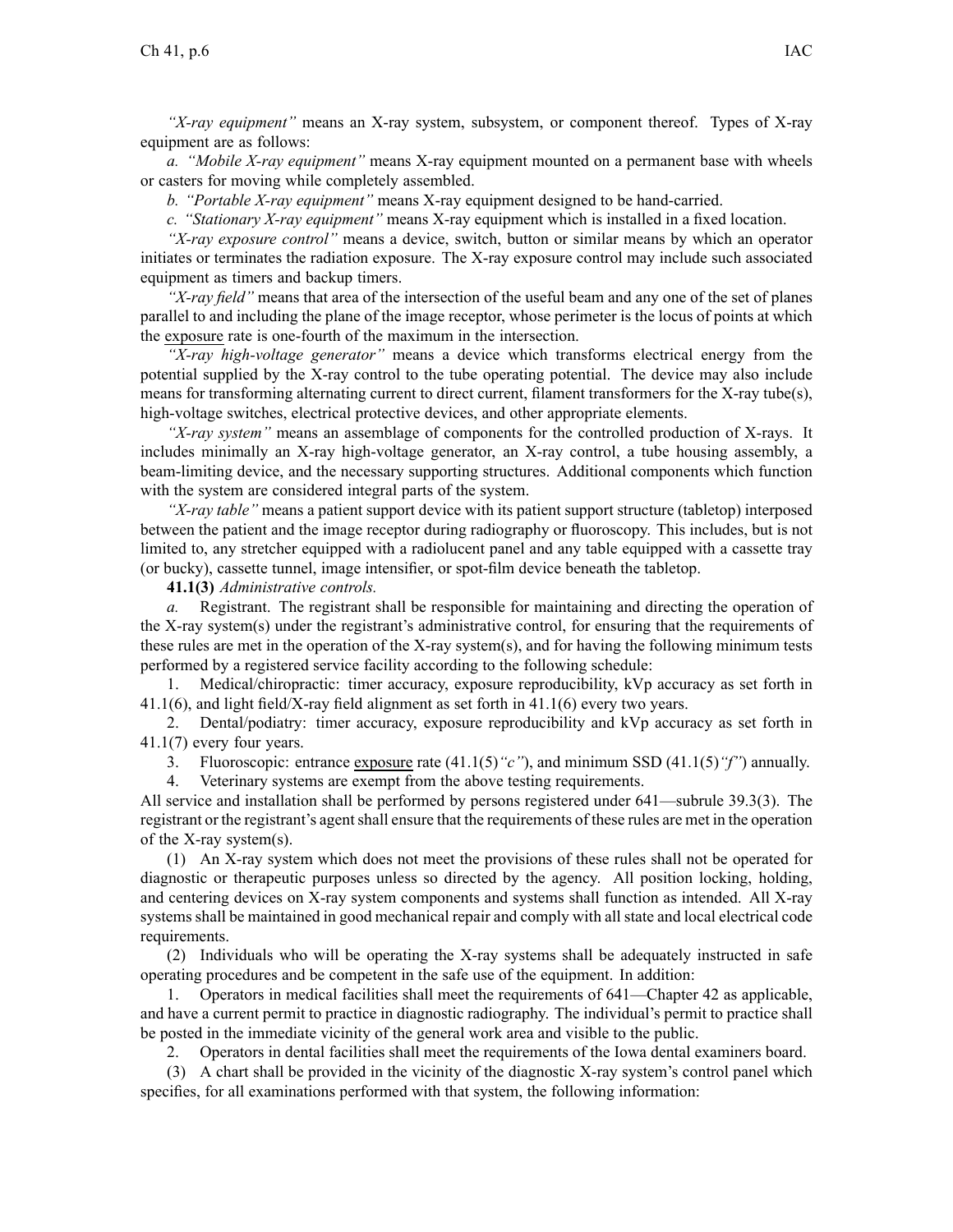1. Patient's body par<sup>t</sup> and anatomical size, or body par<sup>t</sup> thickness, or age (for pediatrics), versus technique factors to be utilized unless automatically set by the X-ray system;

2. Type and size of the film or film-screen combination to be used;

3. Type and focal distance of the grid to be used, if any;

4. Source to image receptor distance to be used, excep<sup>t</sup> for dental intra-oral radiography; and

5. Type and location of placement of human patient shielding to be used (e.g., gonad).

(4) Written safety procedures shall be provided to each individual operating X-ray equipment, including patient holding and any restrictions of the operating technique required for the safe operation of the particular X-ray system. The operator shall be able to demonstrate familiarity with these procedures.

(5) Except for patients who cannot be moved out of the room, only the staff and ancillary personnel required for the medical procedure or training shall be in the room during the radiographic exposure. Other than the patient being examined:

1. All individuals shall be positioned such that no par<sup>t</sup> of the body will be struck by the useful beam unless protected by 0.5 millimeter lead equivalent.

2. The X-ray operator, other staff, ancillary personnel, and other persons required for the medical procedure shall be protected from the scattered primary radiation by protective aprons or whole body protective barriers of not less than 0.25 millimeter lead equivalent.

3. Human patients who cannot be removed from the room shall be protected from the direct scatter radiation by whole body protective barriers of 0.25 millimeter lead equivalent or shall be so positioned that the nearest portion of the body is at least 2 meters from both the tube head and the nearest edge of the image receptor.

(6) Gonad shielding of not less than 0.50 millimeter lead equivalent shall be used for human patients, who have not passed the reproductive age, during radiographic procedures in which the gonads are in the useful beam, excep<sup>t</sup> for cases in which this would interfere with the diagnostic procedure.

(7) Individuals shall not be exposed to the useful beam unless (1) the radiation exposure occurs in the context of <sup>a</sup> previously established professional relationship between <sup>a</sup> licensed practitioner of the healing arts or <sup>a</sup> licensed registered nurse who is registered as an advanced registered nurse practitioner pursuan<sup>t</sup> to Iowa Code chapter 152 and <sup>a</sup> patient, which includes <sup>a</sup> physical examination by the practitioner of the patient unless such examination is not clinically indicated; and (2) such practitioner issues <sup>a</sup> written order for the radiation exposure. The written order shall be issued prior to the exposure unless the exposure results from care provided in an emergency or surgery setting. A verbal order may be issued provided the licensed practitioner is supervising the procedure and the order is documented in the patient's record after the procedure is completed. This provision specifically prohibits deliberate exposure for the following purposes:

1. Exposure of an individual for training, demonstration, or other non-healing arts purposes; and

2. Exposure of an individual for the purpose of healing arts screening excep<sup>t</sup> as authorized by 41.1(3)*"a"*(11).

(8) When <sup>a</sup> patient or film must be provided with auxiliary suppor<sup>t</sup> during <sup>a</sup> radiation exposure:

1. Mechanical holding devices shall be used when the technique permits. The written safety procedures, required by 41.1(3)*"a"*(4), shall list individual projections where holding devices cannot be utilized;

2. Written safety procedures, as required by 41.1(3)*"a"*(4), shall indicate the requirements for selecting <sup>a</sup> holder and the procedure the holder shall follow;

3. The human holder shall be instructed in personal radiation safety and protected as required by 41.1(3)*"a"*(5)"2";

4. No individual shall be used routinely to hold film or patients; and

5. In those cases where the human patient must hold the film, excep<sup>t</sup> during intraoral examinations, any portion of the body other than the area of clinical interest struck by the useful beam shall be protected by not less than 0.5 millimeter lead equivalent material.

6. Each facility shall have leaded aprons and gloves available in sufficient numbers to provide protection to all personnel who are involved with X-ray operations and who are otherwise not shielded.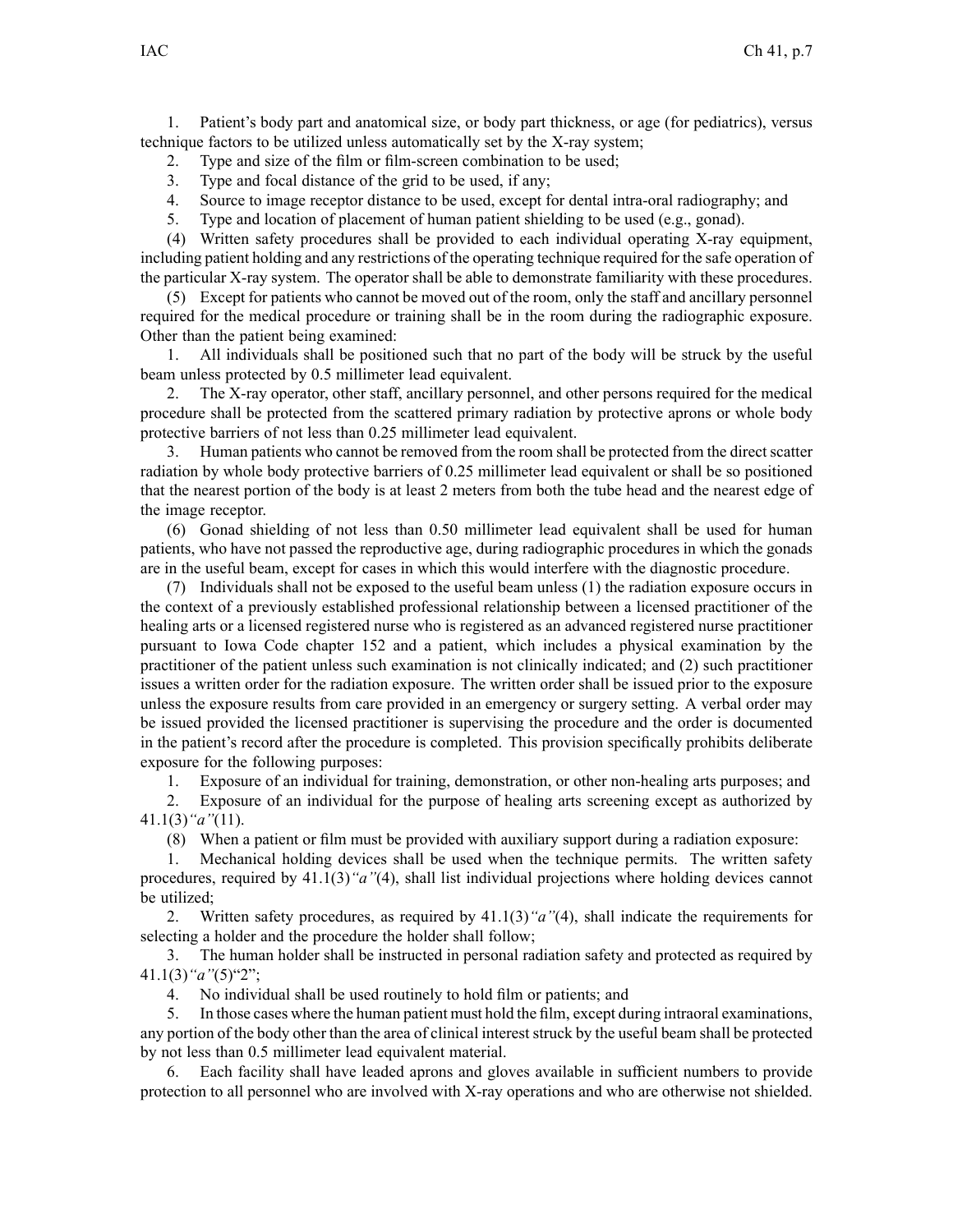(9) Procedures and auxiliary equipment designed to minimize patient and personnel exposure commensurate with the needed diagnostic information shall be utilized.

1. The speed of film or screen and film combinations shall be the fastest speed consistent with the diagnostic objective of the examinations. Film cassettes without intensifying screens shall not be used for any routine diagnostic radiological imaging, with the exception of veterinary radiography and standard film packets for intra-oral use in dental radiography.

2. The radiation exposure to the patient shall be the minimum exposure required to produce images of good diagnostic quality.

3. Portable or mobile X-ray equipment shall be used only for examinations where it is impractical to transfer the patient(s) to <sup>a</sup> stationary X-ray installation.

4. X-ray systems subject to 41.1(6) shall not be utilized in procedures where the source to human patient distance is less than 30 centimeters.

5. If grids are used between the patient and the image receptor to decrease scatter to the film and improve contrast, the grid shall:

● Be positioned properly, i.e., tube side facing the correct direction, and the grid centered to the central ray;

 $\bullet$ If the grid is of the focused type, be at the proper focal distance for the SIDs being used.

(10) All individuals who are associated with the operation of an X-ray system are subject to the requirements of 641—subrule 40.36(3) and rules 641—40.15(136C) and 641—40.37(136C). In addition:

1. When protective clothing or devices are worn on portions of the body and <sup>a</sup> personnel monitoring device(s) is present, it (they) shall be worn in accordance with the recommendations found in Chapter 4 of the National Council of Radiation Protection and Measurements Report No.57.

2. Exposure of <sup>a</sup> personnel monitoring device to deceptively indicate <sup>a</sup> dose delivered to an individual is prohibited.

(11) Healing arts screening. Any person proposing to conduct <sup>a</sup> healing arts screening program shall not initiate such <sup>a</sup> program in the state of Iowa without prior written approval of the agency. When requesting such approval, that person shall submit the information outlined in Appendix C of this chapter. The agency shall not approve <sup>a</sup> healing arts screening program unless the applicant submits data supporting the efficacy of the screening test in diagnosing the disease or condition being screened. If any information submitted to the agency becomes invalid or outdated, the applicant shall notify the agency in writing within five calendar days.

(12) Rescinded IAB 3/31/04, effective 5/5/04.

*b.* Information and maintenance record and associated information. Records in 41.1(3)*"b"*(1) and (3) below shall be maintained until the X-ray system is removed from the facility. There shall be two cycles of records on file for items in 41.1(3)*"b"*(2) below. The registrant shall maintain the following information for each X-ray system for inspection by the agency:

(1) User's manual for the X-ray system;

(2) Records of surveys, calibrations, maintenance, and modifications performed on the X-ray system(s) with the names of persons who performed such services;

(3) A copy of all correspondence with this agency regarding that X-ray system.

*c.* X-ray utilization log. Except for veterinary facilities, each facility shall maintain an X-ray log containing the patient's name, the type of examinations, the dates the examinations were performed, the name of the individual performing the X-ray procedure, and the number of exposures and retakes involved. When the patient or film must be provided with human auxiliary support, the name of the human holder shall be recorded. These records shall be kept until the facility is inspected by this agency or until all films listed on the utilization log have been purged.

*d.* Plan review.

(1) Prior to construction of all new installations, or modifications of existing installations, or installation of equipment into existing facilities utilizing X-rays for diagnostic or therapeutic purposes, the floor plans and equipment arrangements shall be submitted to the agency for review and verification that national standards have been met. The required information is denoted in Appendices A and B of this chapter.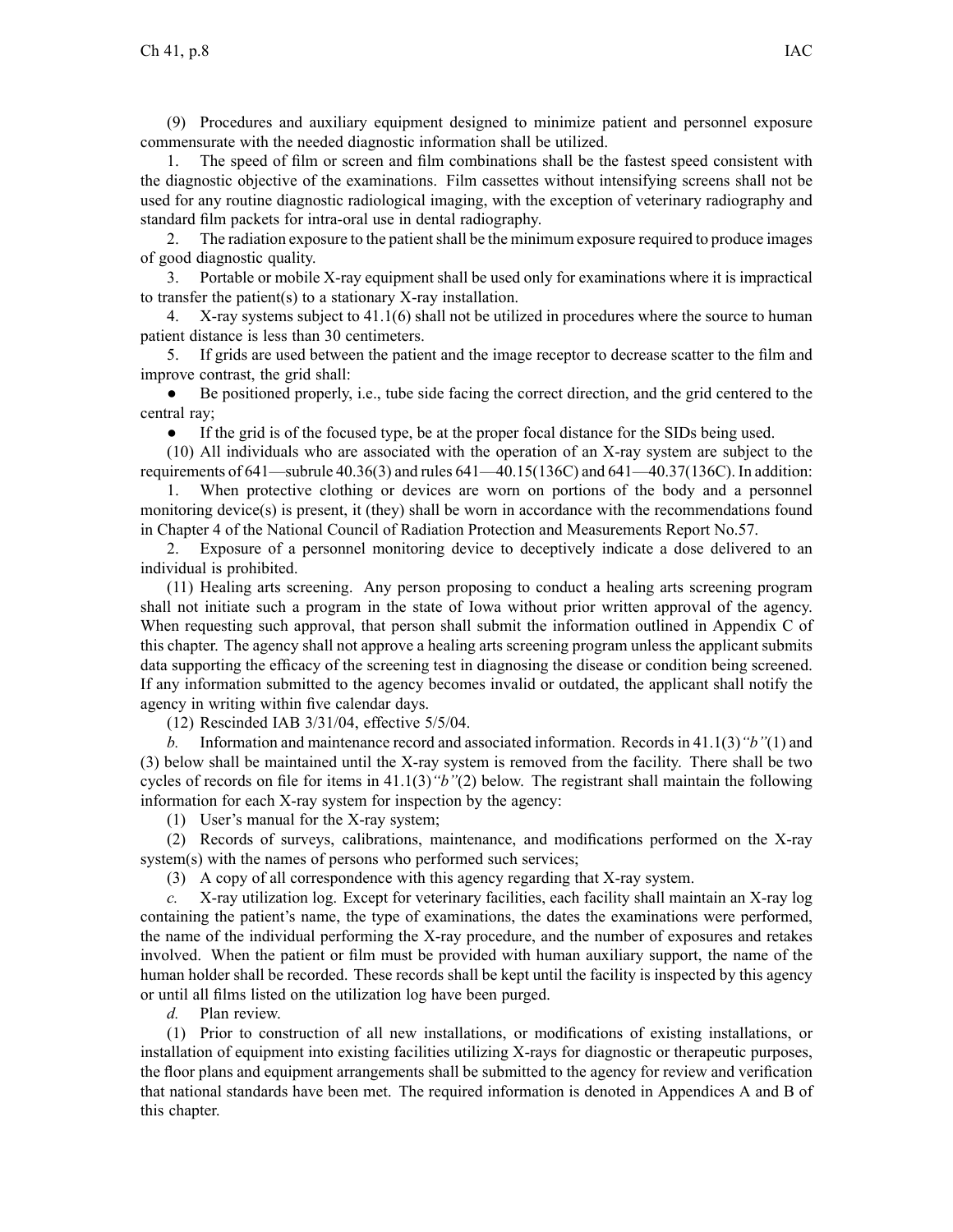(2) The agency may require the applicant to utilize the services of <sup>a</sup> qualified exper<sup>t</sup> to determine the shielding requirements prior to the plan review and approval.

(3) The approval ofsuch plansshall not preclude the requirement of additional modificationsshould <sup>a</sup> subsequent analysis of operating conditions indicate the possibility of an individual receiving <sup>a</sup> dose in excess of the limits prescribed in 641—Chapter 40.

*e.* Federal performance standards. All X-ray equipment shall comply with the applicable performance standards of 21 CFR 1020.30 to 1020.40 which were in effect at the time the unit was manufactured. All equipment manufactured before the effective date of 21 CFR 1020.30 to 1020.40 shall meet the requirements of the Iowa rules. Persons registered to possess the affected radiation-emitting equipment in Iowa shall be responsible for maintaining the equipment in compliance with the appropriate federal performance standards.

*f.* X-ray film processing facilities and practices (except for mammography). Each installation using <sup>a</sup> radiographic X-ray system and using analog image receptors (e.g., radiographic film) shall have available suitable equipment for handling and processing radiographic film in accordance with the following provisions:

(1) Manually developed film.

1. Processing tanks shall be constructed of mechanically rigid, corrosion-resistant material; and

2. Film shall be processed in accordance with the time-temperature relationships recommended by the film developer manufacturer. The specified developer temperature and immersion time shall be posted in the darkroom. Deviations from the manufacturer's recommendations shall be in writing and on file at the facility. Documentation shall include justification for the deviation.

3. Devices shall be utilized which will indicate the actual temperature of the developer and signal the passage of <sup>a</sup> prese<sup>t</sup> time appropriate to the developing time required.

(2) Automatic processors and other closed processing systems.

1. Film shall be processed in accordance with the time-temperature relationships recommended by the film developer manufacturer.

2. Processing deviations from the requirements of 41.1(3)*"f"* shall be documented by the registrant in such manner that the requirements are shown to be met or exceeded (e.g., extended processing and special rapid chemistry).

3. All processing equipment shall be in good mechanical working order.

(3) Other requirements.

1. Pass boxes, if provided, shall be so constructed as to exclude light from the darkroom when cassettes are placed in or removed from the boxes, and shall incorporate adequate shielding from stray radiation to preven<sup>t</sup> exposure of undeveloped film.

2. The darkroom shall be light tight and use proper safelighting such that any film type in use exposed in <sup>a</sup> cassette to X-radiation sufficient to produce an optical density from 1 to 2 when processed shall not suffer an increase in density greater than 0.1 when exposed out of the cassette in the darkroom for 2 minutes with all safelights on. If used, daylight film handling boxes shall preclude fogging of the film.

3. Darkrooms typically used by more than one individual shall be provided <sup>a</sup> method to preven<sup>t</sup> accidental entry while undeveloped films are being handled or processed.

4. Film shall be stored in <sup>a</sup> cool, dry place and shall be protected from exposure to stray radiation. Film in open packages shall be stored in <sup>a</sup> light tight container.

5. Film cassettes and intensifying screens shall be inspected periodically and shall be cleaned and replaced as necessary to best ensure radiographs of good diagnostic quality.

6. Outdated X-ray film shall not be used for diagnostic radiographs, unlessthe film has been stored in accordance with the manufacturer's recommendations and <sup>a</sup> sample of the film passes <sup>a</sup> sensitometric test for normal ranges of base plus fog and speed.

7. Film developing solutions shall be prepared in accordance with the directions given by the manufacturer and shall be maintained in strength by replenishment or renewal so that full development is accomplished within the time specified by the manufacturer.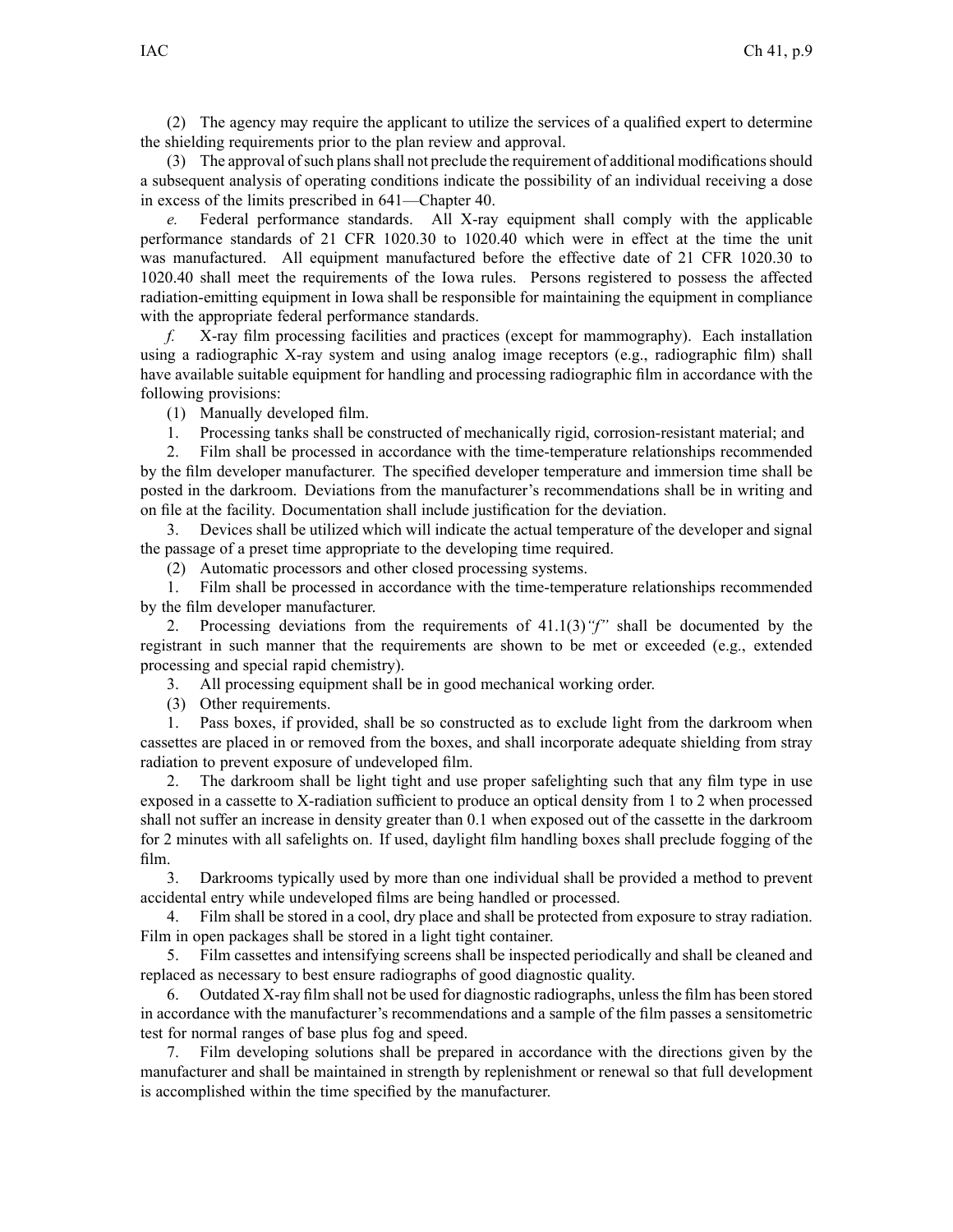(4) Records shall be maintained to verify that the items in  $41.1(3)$  "f" are performed according to the requirements. Records may be discarded only after an agency inspection has been completed and the facility determined to be in compliance.

*g.* Retention of films. Record retention of films shall be seven years for patients 18 years of age or older and seven years plus the difference between the patient's age and 18 for minors.

(1) If the facility is currently utilizing hard-copy film to store images, it may continue to use this method throughout the retention period.

(2) If the facility is currently utilizing computer media and also storing images in <sup>a</sup> hard-copy format, it may continue to use this method of retention throughout the retention period. If the images are also on computer media, the data should be backed up, or refreshed, at appropriate intervals as defined by the facility.

(3) If the facility is solely utilizing computer media to store study information for which <sup>a</sup> repor<sup>t</sup> is generated, the recording media is to be stored in conditions that will ensure that deterioration will not occur for the period required by this policy. The facility must maintain either retrieval or access or both to the stored images.

(4) If <sup>a</sup> patient's medical images are identified as being involved in <sup>a</sup> legal case, the records should immediately be coded appropriately, and maintained for the required time frame defined in this paragraph. At the time the records have reached the end of the appropriate time frame for retention, the previously identified responsible individuals involved in the legal action should be contacted for further instruction.

(5) If records are temporarily transferred to any party, appropriate information relating to location, date of release, and individual having custody of the records should be maintained.

(6) A facility that is ceasing operations must either transfer its film records to another facility or provide the film records to its patients. A certified letter as to the location, or disposition, of the film records must be sent to notify the patients of the transferal.

**41.1(4)** *General requirements for all diagnostic X-ray systems.* In addition to other requirements of this chapter, all diagnostic X-ray systems shall meet the following requirements:

*a.* Warning label. The control panel containing the main power switch shall bear the warning statement, legible and accessible to view: "WARNING: This X-ray unit may be dangerous to patient and operator unless safe exposure factors and operating instructions are observed."

*b.* Battery charge indicator. On battery-powered X-ray generators, visual means shall be provided on the control panel to indicate whether the battery is in <sup>a</sup> state of charge adequate for proper operation.

*c.* Leakage radiation from the diagnostic source assembly. The leakage radiation from the diagnostic source assembly measured at <sup>a</sup> distance of 1 meter in any direction from the source shall not exceed 100 milliroentgens (25.8  $\mu$ C/kg) in one hour when the X-ray tube is operated at its leakage technique factors. Compliance shall be determined by measurements averaged over an area of 100 square centimeters with no linear dimension greater than 20 centimeters.

*d.* Radiation from components other than the diagnostic source assembly. The radiation emitted by <sup>a</sup> componen<sup>t</sup> other than the diagnostic source assembly shall not exceed 2 milliroentgens (0.516 *µ*C/kg) in one hour at 5 centimeters from any accessible surface of the componen<sup>t</sup> when it is operated in an assembled X-ray system under any conditions for which it was designed. Compliance shall be determined by measurements averaged over an area of 100 square centimeters with no linear dimension greater than 20 centimeters.

*e.* Beam quality.

(1) Half-value layer.

1. The half-value layer of the useful beam for <sup>a</sup> given X-ray tube potential shall not be less than the values shown in Table I. If it is necessary to determine such half-value layer at an X-ray tube potential which is not listed in Table I, linear interpolation or extrapolation may be made.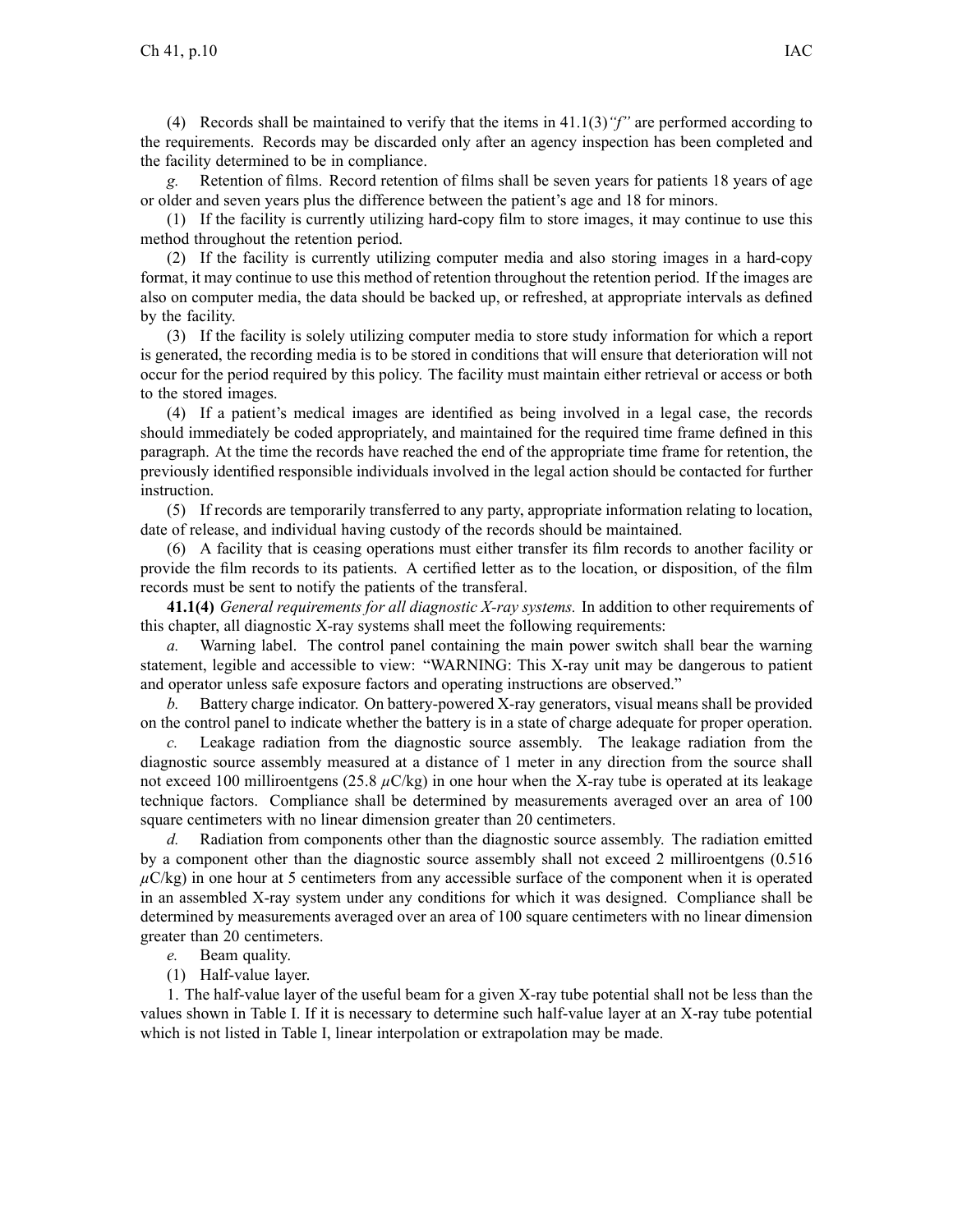Table I

| Design operating<br>range (kVp)                                    | Measured<br>potential<br>(kVp) | Half-value<br>layer (mm<br>of aluminum) |
|--------------------------------------------------------------------|--------------------------------|-----------------------------------------|
|                                                                    |                                |                                         |
| Below 50 $\ldots \ldots \ldots \ldots \ldots \ldots \ldots \ldots$ | 30                             | 0.3                                     |
|                                                                    | 40                             | 0.4                                     |
|                                                                    | 49                             | 0.5                                     |
|                                                                    | 50                             | 1.2                                     |
|                                                                    | 60                             | 1.3                                     |
|                                                                    | 70                             | 1.5                                     |
|                                                                    | 71                             | 2.1                                     |
|                                                                    | 80                             | 2.3                                     |
|                                                                    | 90                             | 2.5                                     |
|                                                                    | 100                            | 2.7                                     |
|                                                                    | 110                            | 3.0                                     |
|                                                                    | 120                            | 3.2                                     |
|                                                                    | 130                            | 3.5                                     |
|                                                                    | 140                            | 3.8                                     |
|                                                                    | 150                            | 4.1                                     |

2. and 3. Rescinded IAB 4/8/98, effective 7/1/98.

4. For capacitor energy storage equipment, compliance with the requirements of 41.1(4)*"e"* shall be determined with the system fully charged and <sup>a</sup> setting of 10 mAs for each exposure.

5. The required minimal half-value layer of the useful beam shall include the filtration contributed by all materials which are permanently between the source and the patient.

(2) Filtration controls. For X-ray systems which have variable kVp and variable filtration for the useful beam, <sup>a</sup> device shall link the kVp selector with the filter(s) and shall preven<sup>t</sup> an exposure unless the minimum amount of filtration required by 41.1(4)*"e"*(1)"1" is in the useful beam for the given kVp which has been selected.

*f.* Multiple tubes. Where two or more radiographic tubes are controlled by one exposure switch, the tube or tubes which have been selected shall be clearly indicated prior to initiation of the exposure. This indication shall be both on the X-ray control panel and at or near the tube housing assembly which has been selected.

*g.* Mechanical suppor<sup>t</sup> of tube head. The tube housing assembly supports shall be adjusted such that the tube housing assembly will remain stable during an exposure unless tube housing movement is <sup>a</sup> designed function of the X-ray system.

*h.* Technique indicators.

(1) The technique factors to be used during an exposure shall be indicated before the exposure begins. If automatic exposure controls are used, the technique factors which are set prior to the exposure shall be indicated.

(2) The requirement of 41.1(4)*"h"*(1) may be met by permanen<sup>t</sup> markings on equipment having fixed technique factors. Indication of technique factors shall be visible from the operator's position excep<sup>t</sup> in the case of spo<sup>t</sup> films made by the fluoroscopist.

(3) The technique indicators shall be accurate to within manufacturer's standards.

*i.* Rescinded IAB 3/30/05, effective 5/4/05.

**41.1(5)** *Fluoroscopic X-ray systems excep<sup>t</sup> for computed tomography X-ray systems.* All fluoroscopic X-ray systems shall be image intensified and meet the following requirements: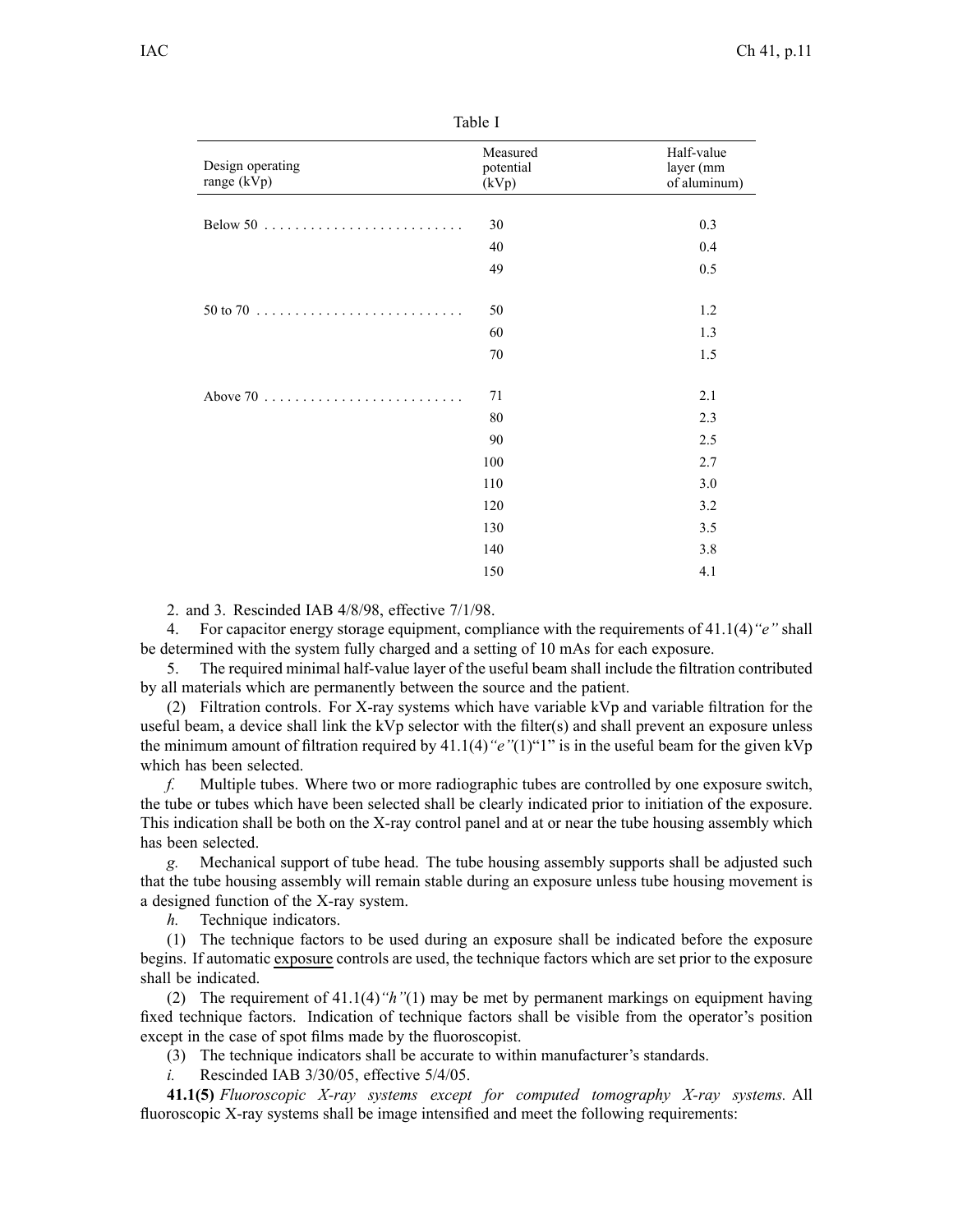*a.* Limitation of useful beam.

(1) Primary barrier.

1. The fluoroscopic imaging assembly shall be provided with <sup>a</sup> primary protective barrier which intercepts the entire cross section of the useful beam at any SID.

2. The X-ray tube used for fluoroscopy shall not produce X-rays unless the barrier is in position to intercept the entire useful beam.

(2) Fluoroscopic beam limitation.

1. For certified fluoroscopic systems with or without <sup>a</sup> spo<sup>t</sup> film device, neither the length nor the width of the X-ray field in the plane of the image receptor shall exceed that of the visible area of the image receptor by more than 3 percen<sup>t</sup> of the SID. The sum of the excess length and the excess width shall be no greater than 4 percen<sup>t</sup> of the SID.

2. For uncertified fluoroscopic systems with <sup>a</sup> spo<sup>t</sup> film device, the X-ray beam with the shutter fully opened (during fluoroscopy or spo<sup>t</sup> filming) shall be no larger than the largest spo<sup>t</sup> film size for which the device is designed. Measurements shall be made at the maximum SID available but at no less than 20 centimeters from the tabletop to the film plane distance.

3. For uncertified fluoroscopic systems without <sup>a</sup> spo<sup>t</sup> film device, the requirements of 41.1(5)*"a"*(2)"1" apply.

4. Other requirements for fluoroscopic beam limitation:

● Means shall be provided to permit further limitation of the field. Beam-limiting devices manufactured after May 22, 1979, and incorporated in equipment with <sup>a</sup> variable SID or <sup>a</sup> visible area of greater than 300 square centimeters shall be provided with means for stepless adjustment of the X-ray field;

● All equipment with <sup>a</sup> fixed SID and <sup>a</sup> visible area of 300 square centimeters or less shall be provided either with stepless adjustment of the X-ray field or with means to further limit the X-ray field size at the plane of the image receptor to 125 square centimeters or less;

● If provided, stepless adjustment shall, at the greatest SID, provide continuous field sizes from the maximum attainable to <sup>a</sup> field size of 5 centimeters by 5 centimeters or less;

 $\bullet$  For equipment manufactured after February 25, 1978, when the angle between the image receptor and beam axis is variable, means shall be provided to indicate when the axis of the X-ray beam is perpendicular to the plane of the image receptor;

● For noncircular X-ray fields used with circular image receptors, the error in alignment shall be determined along the length and width dimensions of the X-ray field which pass through the center of the visible area of the image receptor.

(3) Spot-film beam limitation. Spot-film devices shall meet the following requirements:

1. Means shall be provided between the source and the patient for adjustment of the X-ray field size in the plane of the film to the size of that portion of the film which has been selected on the spot-film selector. Such adjustment shall be automatically accomplished excep<sup>t</sup> when the X-ray field size in the plane of the film is smaller than that of the selected portion of the film. For spot-film devices manufactured after June 21, 1979, if the X-ray field size is less than the size of the selected portion of the film, the means for adjustment of the field size shall be only at the operator's option;

2. Neither the length nor the width of the X-ray field in the plane of the image receptor shall differ from the corresponding dimensions of the selected portion of the image receptor by more than 3 percen<sup>t</sup> of the SID when adjusted for full coverage of the selected portion of the image receptor. The sum, without regard to sign, of the length and width differences shall not exceed 4 percen<sup>t</sup> of the SID;

3. It shall be possible to adjust the X-ray field size in the plane of the film to <sup>a</sup> size smaller than the selected portion of the film. The minimum field size at the greatest SID shall be equal to, or less than, 5 centimeters by 5 centimeters;

4. The center of the X-ray field in the plane of the film shall be aligned with the center of the selected portion of the film to within 2 percen<sup>t</sup> of the SID; and

5. On spot-film devices manufactured after February 25, 1978, if the angle between the plane of the image receptor and beam axis is variable, means shall be provided to indicate when the axis of the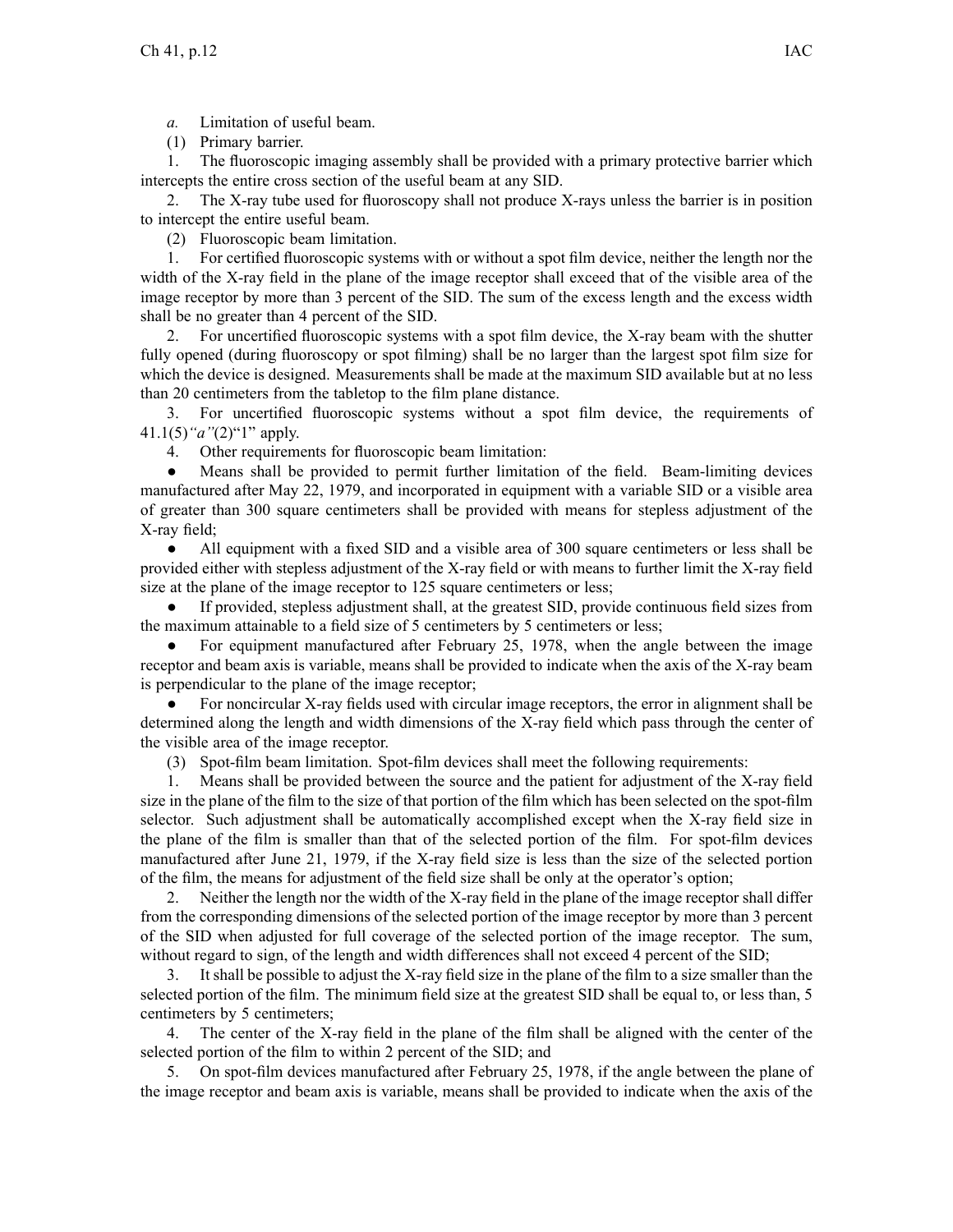X-ray beam is perpendicular to the plane of the image receptor, and compliance shall be determined with the beam axis indicated to be perpendicular to the plane of the image receptor.

(4) Override. If <sup>a</sup> means exists to override any of the automatic X-ray field size adjustments required in 41.1(5)*"a"*(2) and 41.1(5)*"a"*(3), that means:

1. Shall be designed for use only in the event of system failure;

2. Shall incorporate <sup>a</sup> signal visible at the fluoroscopist's position which will indicate whenever the automatic field size adjustment is overridden; and

3. Shall have <sup>a</sup> clear and durable label as follows:

## FOR X-RAY FIELD

## LIMITATION SYSTEM FAILURE

*b.* Activation of the fluoroscopic tube. X-ray production in the fluoroscopic mode shall be controlled by <sup>a</sup> device which requires continuous pressure by the fluoroscopist for the entire time of any exposure. When recording serial fluoroscopic images, the fluoroscopist shall be able to terminate the X-ray exposure(s) at any time, but means may be provided to permit completion of any single exposure of the series in process.

*c.* Exposure rate limits.

(1) Entrance exposure rate allowable limits.

1. Fluoroscopic equipment which is provided with automatic exposure rate control shall not be operable at any combination of tube potential and current which will result in an exposure rate in excess of 2.6 mC/kg (10 roentgens) per minute at the point where the center of the useful beam enters the patient, except

 $\bullet$ During recording of fluoroscopic images; or

● When an optional high level control is provided. When so provided, the equipment shall not be operable at any combination of tube potential and current which will result in an exposure rate in excess of 5 roentgens  $(1.3 \text{ mC/kg})$  per minute at the point where the center of the useful beam enters the patient unless the high level control is activated. Special means of activation of high level controls shall be required. The high level control shall only be operable when continuous manual activation is provided by the operator. A continuous signal audible to the fluoroscopist shall indicate that the high level control is being employed.

2. Fluoroscopic equipment which is not provided with automatic exposure rate control shall not be operable at any combination of tube potential and current which will result in an exposure rate in excess of 5 roentgens (1.3 mC/kg) per minute at the point where the center of the useful beam enters the patient, except:

 $\bullet$ During recording of fluoroscopic images; or

● When the mode or modes have an optional high level control, in which case the mode or modes shall not be operable at any combination of tube potential and current which shall result in an exposure rate in excess of 5 roentgens(1.3 mC/kg) per minute at the point where the center of the useful beam enters the patient, unless the high level control is activated. Special means of activation of high level controls shall be required. The high level control shall only be operable when continuous manual activation is provided by the operator. A continuous signal audible to the fluoroscopist shall indicate that the high level control is being employed.

3. Compliance with the requirements of 41.1(5)*"c"* shall be determined as follows:

 $\bullet$  If the source is below the table, exposure rate shall be measured 1 centimeter above the tabletop or cradle;

● If the source is above the table, the exposure rate shall be measured at 30 centimeters above the tabletop with the end of the beam-limiting device or spacer positioned as closely as possible to the point of measurement;

● All C-arm fluoroscopes, both stationary and mobile, shall meet the entrance exposure rate limits at 30 centimeters from the input surface of the fluoroscopic imaging assembly with the source positioned at any available SID provided that the end of the spacer assembly or beam-limiting device is not closer than 30 centimeters from the input surface of the fluoroscopic imaging assembly.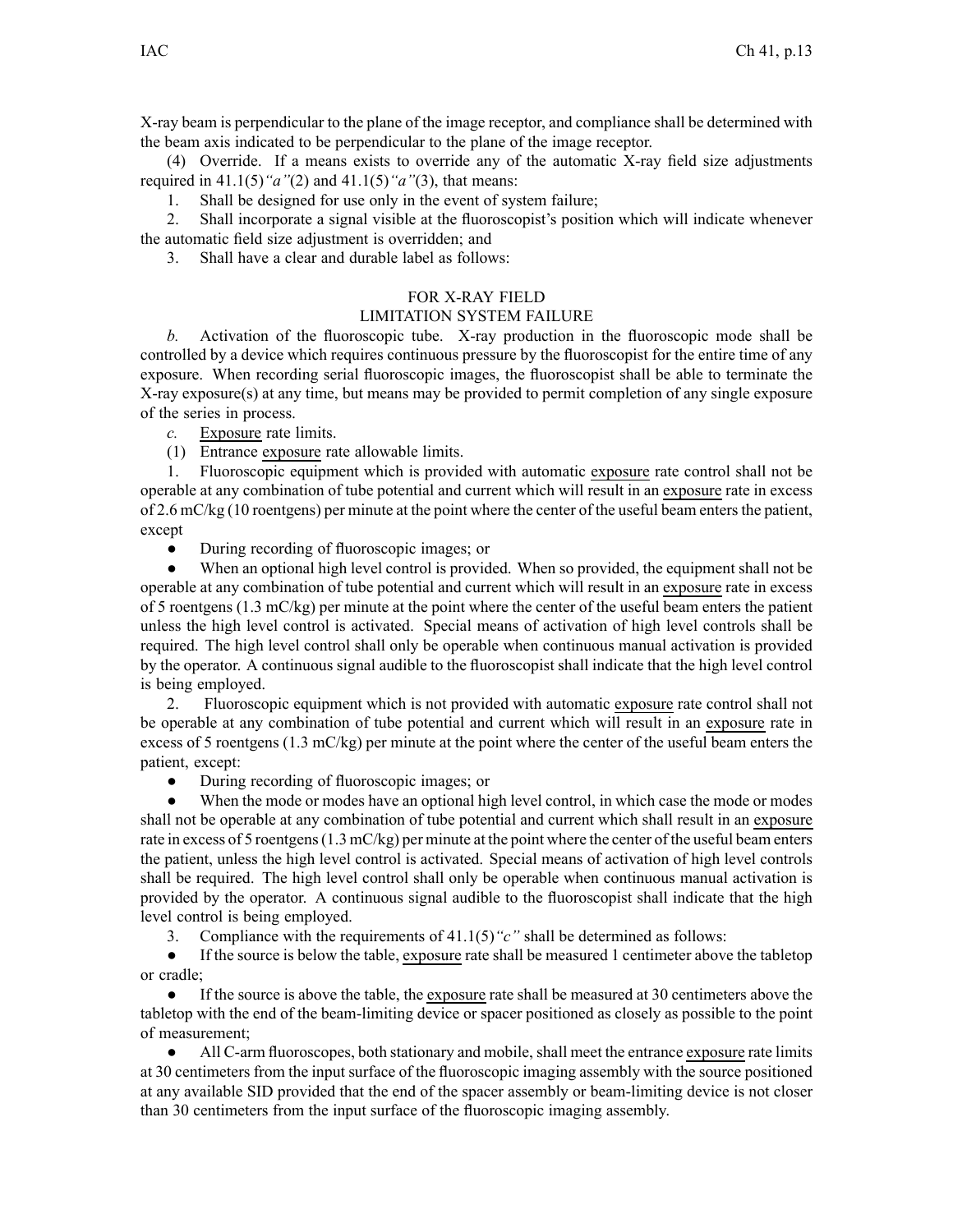● For <sup>a</sup> lateral type fluoroscope, the exposure rate shall be measured at <sup>a</sup> point 15 centimetersfrom the centerline of the X-ray table and in the direction of the X-ray source with the end of the beam-limiting device or spacer positioned as closely as possible to the point of measurement. If the tabletop is movable, it shall be positioned as closely as possible to the lateral X-ray source, with the end of the beam-limiting device or spacer no closer than 15 centimeters to the centerline of the X-ray table.

4. Fluoroscopic equipment which is provided with both automatic exposure rate control mode and <sup>a</sup> manual mode shall not be operable at any combination of tube potential and current which shall result in an exposure rate in excess of 10 roentgens  $(2.6 \text{ mC/kg})$  per minute in either mode at the point where the center of the useful beam enters the patient, except:

 $\bullet$ During recording of fluoroscopic images; or

● When the mode or modes have an optional high level control, in which case the mode or modes shall not be operable at any combination of tube potential and current which shall result in an exposure rate in excess of 5 roentgens(1.3 mC/kg) per minute at the point where the center of the useful beam enters the patient, unless the high level control is activated. Special means of activitation of high level controls shall be required. The high level control shall only be operable when continuous manual activitation is provided by the operator. A continuous signal audible to the fluroscopist shall indicate that the high level control is being employed.

5. Any fluoroscopic equipment manufactured after May 19, 1995, which can exceed 5 roentgens (1.3 mC/kg) per minute shall be equipped with an automatic exposure rate control. All entrance exposure rate limits shall be 10 roentgens (2.6 mC/kg) per minute with an upper limit of 20 roentgens (5.2 mC/kg) per minute when the high level control is activated.

6. Conditions of periodic measurement of maximum entrance exposure rate are as follows:

● The measurement shall be made under the conditions that satisfy the requirements of 41.1(5)*"c"*(1)"3";

● The kVp, mA, or other selectable parameters shall be adjusted to those settings which give the maximum entrance exposure rate;

 $\bullet$  The X-ray system(s) that incorporates automatic exposure rate control shall have sufficient attenuative material placed in the useful beam to produce either <sup>a</sup> milliamperage or kilovoltage or both to satisfy the conditions of  $41.1(5)$  " $c$ " $(1)$ "3."

(2) Reserved.

*d.* Barrier transmitted radiation rate limits.

(1) The exposure rate due to transmission through the primary protective barrier with the attenuation block in the useful beam, combined with radiation from the image intensifier, if provided, shall not exceed 2 milliroentgens ( $0.516 \mu$ C/kg) per hour at 10 centimeters from any accessible surface of the fluoroscopic imaging assembly beyond the plane of the image receptor for each roentgen per minute of entrance exposure rate.

(2) Measuring compliance of barrier transmission.

1. The exposure rate due to transmission through the primary protective barrier combined with radiation from the image intensifier shall be determined by measurements averaged over an area of 100 square centimeters with no linear dimension greater than 20 centimeters.

2. If the source is below the tabletop, the measurement shall be made with the input surface of the fluoroscopic imaging assembly positioned 30 centimeters above the tabletop.

3. If the source is above the tabletop and the SID is variable, the measurement shall be made with the end of the beam-limiting device or spacer as close to the tabletop as it can be placed, provided that it shall not be closer than 30 centimeters.

4. Movable grids and compression devices shall be removed from the useful beam during the measurement.

*e.* Indication of potential and current. During fluoroscopy and cinefluorography the kV and the mA shall be continuously indicated.

*f.* Source-to-skin distance. The SSD shall not be less than:

(1) 38 centimeters on stationary fluoroscopes installed on or after August 1, 1974,

(2) 35.5 centimeters on stationary fluoroscopes which were in operation prior to August 1, 1974,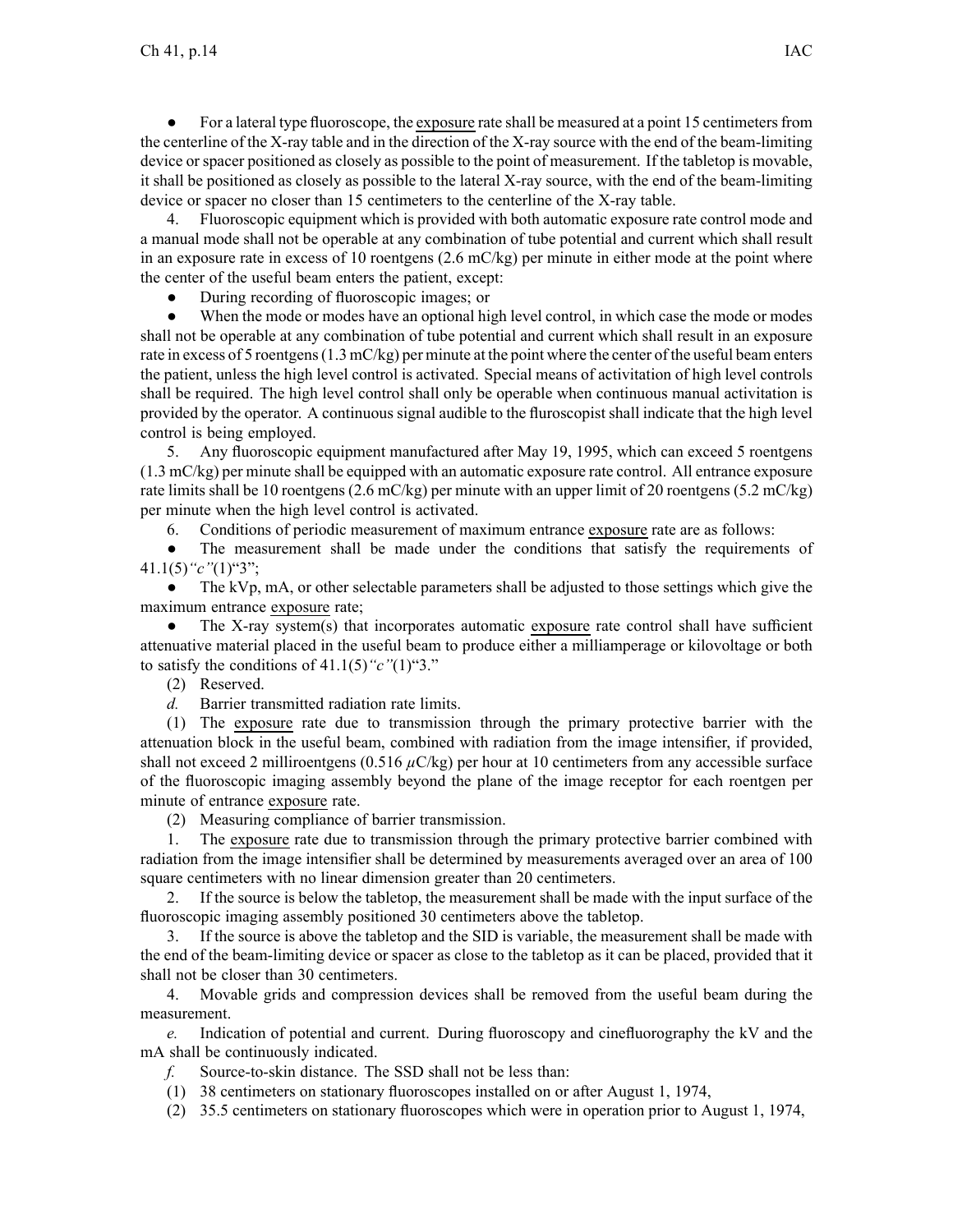(3) 30 centimeters on all mobile fluoroscopes, and

(4) 20 centimeters for mobile fluoroscopes used for specific surgical application.

(5) The written safety procedures must provide precautionary measures to be adhered to during the use of this device in addition to the procedures provided in 41.1(3)*"a"*(4).

*g.* Fluoroscopic timer.

(1) Means shall be provided to prese<sup>t</sup> the cumulative on-time of the fluoroscopic X-ray tube. The maximum cumulative time of the timing device shall not exceed five minutes without resetting.

(2) A signal audible to the fluoroscopist shall indicate the completion of any prese<sup>t</sup> cumulative on-time. Such signal shall continue to sound while X-rays are produced until the timing device is reset.

*h.* Control of scattered radiation.

(1) Fluoroscopic table designs when combined with procedures utilized shall be such that no unprotected par<sup>t</sup> of any staff or ancillary individual's body shall be exposed to unattenuated scattered radiation which originates from under the table. The attenuation required shall be not less than 0.25 millimeter lead equivalent.

(2) Equipment configuration when combined with procedures shall be such that no portion of any staff or ancillary individual's body, excep<sup>t</sup> the extremities, shall be exposed to the unattenuated scattered radiation emanating from above the tabletop unless that individual:

1. Is at least 120 centimeters from the center of the useful beam, or

2. The radiation has passed through not less than 0.25 millimeter lead equivalent material including, but not limited to, drapes, Bucky-slot cover panel, or self-supporting curtains, in addition to any lead equivalency provided by the protective apron referred to in 41.1(3)*"a"*(5).

(3) The agency may gran<sup>t</sup> exemptions to 41.1(5)*"h"*(2) where <sup>a</sup> sterile field will not permit the use of the normal protective barriers. Where the use of prefitted sterilized covers for the barriers is practical, the agency shall not permit such exemption.

*i.* Spot-film exposure reproducibility. Fluoroscopic systems equipped with spot-film (radiographic) mode shall meet the exposure reproducibility requirements of 41.1(6)*"d"* when operating in the spot-film mode.

*j.* Radiation therapy simulation systems. Radiation therapy simulation systems shall be exemp<sup>t</sup> from all the requirements of 41.1(5)*"a," "c," "d,"* and *"g"* provided that:

(1) Such systems are designed and used in such <sup>a</sup> manner that no individual other than the patient is in the X-ray room during periods of time when the system is producing X-rays; and

(2) Systems which do not meet the requirements of  $41.1(5)$  "g" are provided with a means of indicating the cumulative time that an individual patient has been exposed to X-rays. Procedures shall require in such cases that the timer be reset between examinations.

*k.* Dose-area-product monitor requirements.

(1) All fluoroscopic equipment installed after July 1, 2002, and used for special procedures (e.g., pacemaker implantation, diagnostic cardiac procedures (catheterization), and therapeutic cardiac procedures (angioplasty-balloon; stent; directional coronary atherectomy; rotational atherectomy; laser atherectomy; radio frequency ablation; and intravascular brachytherapy)) shall be equipped with <sup>a</sup> dose-area-product monitor capable of recording the total radiation dose received by <sup>a</sup> patient when the fluoroscopic tube is used. Equipment used and installed prior to July 1, 2002, shall be retrofitted with the radiation exposure device by January 1, 2004.

(2) Each facility using fluoroscopic equipment for special procedures shall include in the patient's chart and in <sup>a</sup> log for agency review the patient radiation exposure received per procedure. Adult doses that exceed 300 rad and doses for children (under the age of 18) that exceed 100 rad must be reviewed by the facility's radiation safety committee. The review must document the reason why a dose exceeded 300 rad for adults or 100 rad for children, and the reason must be documented in the committee's minutes. If <sup>a</sup> facility does not have <sup>a</sup> radiation safety committee, the facility must provide the agency, within 30 days of the event, documentation stating why the patient's dose exceeded 300 rad for adults or 100 rad for children. Also, if the patient doses noted above are exceeded, the patient's physician must do <sup>a</sup> follow-up examination of the patient to determine if there is any evidence of dose recorded reaction and to ensure that proper treatment is rendered.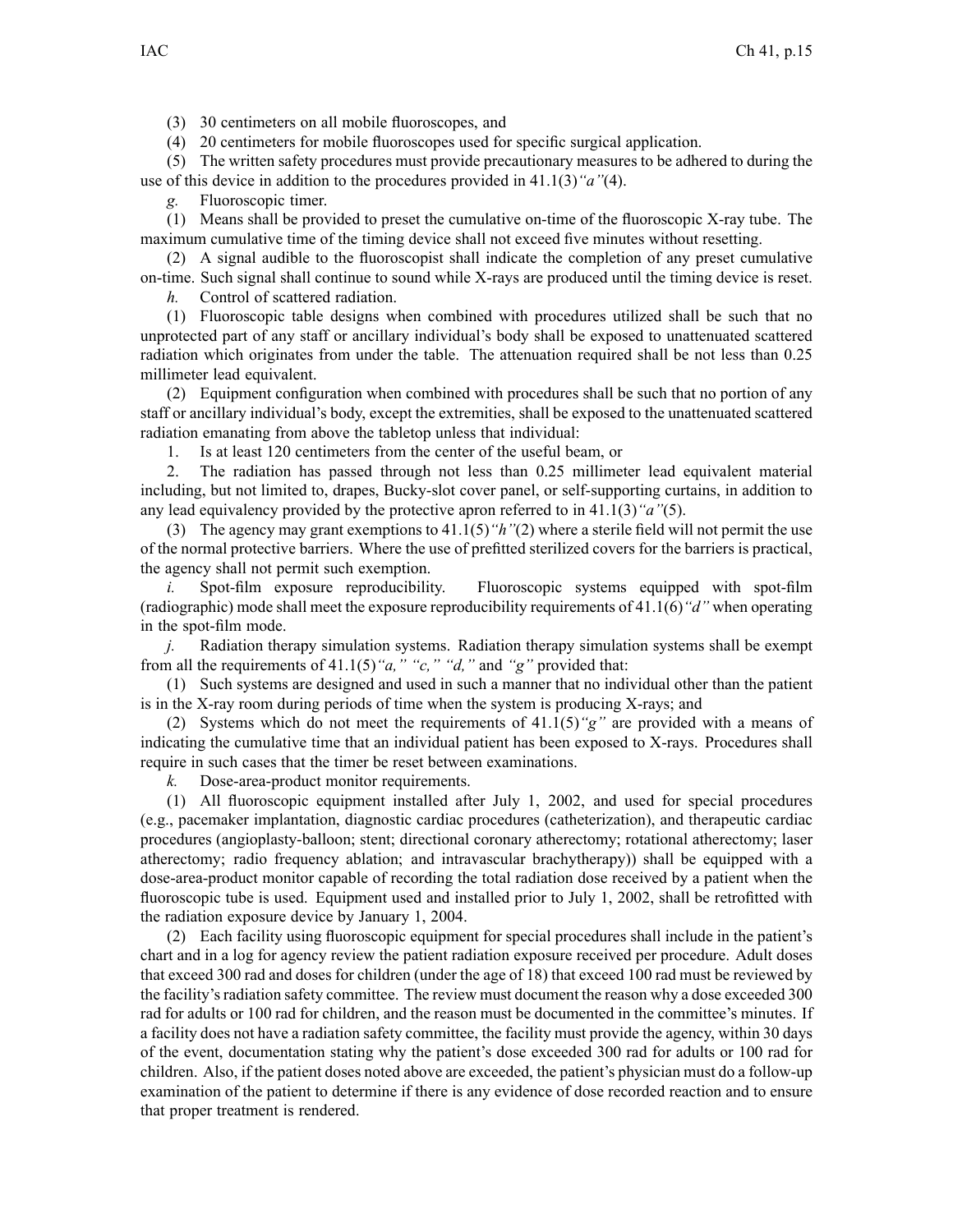(3) All fluoroscopic radiation detection devices in this subrule shall be calibrated annually or after repair or replacement.

*l.* Equipment operation.

(1) All imaging formed by the use of fluoroscopic X-ray systems shall be directly viewed and interpreted by <sup>a</sup> licensed practitioner of the healing arts.

(2) The use of fluoroscopic X-ray systems by radiologic technologists and students shall be performed under the direct supervision of <sup>a</sup> licensed practitioner of the healing arts for the purpose of localization to obtain images for diagnostic purposes. The use of fluoroscopic X-ray systems by radiologic assistants shall be as defined in 641—42.6(136C).

(3) Overhead fluoroscopy shall not be used as <sup>a</sup> positioning tool for general purpose radiographic examinations.

(4) Facilitiesthat use fluoroscopic X-ray systemsshall maintain <sup>a</sup> record of cumulative fluoroscopic exposure time used and the number of spo<sup>t</sup> films for each examination. This record shall indicate patient identification, type of examination, date of examination, and operator's name.

*m.* Additional requirements for stationary fluoroscopic systems used for cardiac catheterization procedures.

(1) Protective barriers shall be available for use by individuals whose presence is required in the room during activation of the X-ray tube(s). If <sup>a</sup> protective barrier includes or consists of <sup>a</sup> transparent viewing panel, the viewing panel shall afford protection of not less than 0.5 millimeter of lead equivalent.

(2) Protective aprons of not less than 0.25 millimeter of lead equivalent shall be worn in the fluoroscopy room by all individuals (except the patient). Any individual required to be in the room for short periods of time may not be required to wear <sup>a</sup> protective apron if exposure levels below minimum as seen on film badge reports can be verified. Individuals not using protective aprons should follow ALARA by using time and distance to reduce exposure. Any declared pregnan<sup>t</sup> individual must meet the requirements of  $641-40.22(136C)$ .

**41.1(6)** *Radiographic systems other than fluoroscopic, dental intraoral, veterinary, or computed tomography X-ray systems.*

*a.* Beam limitation. The useful beam shall be limited to the area of clinical interest. This shall be considered met if <sup>a</sup> positive beam-limiting device meeting manufacturer's specifications and the requirements of 41.1(6)*"h"*(2) have been properly used or if evidence of collimation is shown on at least three sides or three corners of the film (for example, projections from the shutters of the collimator, cone cutting at the corners, or borders at the film's edge.)

(1) General purpose stationary and mobile X-ray systems and veterinarian systems (other than portable) installed after July 1, 1998.

1. Only X-ray systems provided with means for independent stepless adjustment of at least two dimensions of the X-ray field shall be used.

2. A method shall be provided for visually defining the perimeter of the X-ray field.

● Illuminance shall be greater than 7.5 foot-candles or 80.3 LUX at 100 centimeters or maximum SID whichever is less.

● The total misalignment of the edges of the visually defined field with the respective edges of the X-ray field along either the length or width of the visually defined field shall not exceed 2 percen<sup>t</sup> of the distance from the source to the center of the visually defined field when the surface upon which it appears is perpendicular to the axis of the X-ray beam.

3. The agency may gran<sup>t</sup> an exemption on noncertified X-ray systems to 41.1(6)*"a"*(1)"1" and "2" provided the registrant makes <sup>a</sup> written application for such exemption and in that application demonstrates it is impractical to comply with  $41.1(6)$  "a"(1)"1" and "2"; and the purpose of  $41.1(6)$  "a" $(1)$ "1" and "2" will be met by other methods.

(2) Additional requirements for stationary general purpose X-ray systems. In addition to the requirements of 41.1(6)*"a"*(1), stationary general purpose X-ray systems, both certified and noncertified, shall meet the following requirements: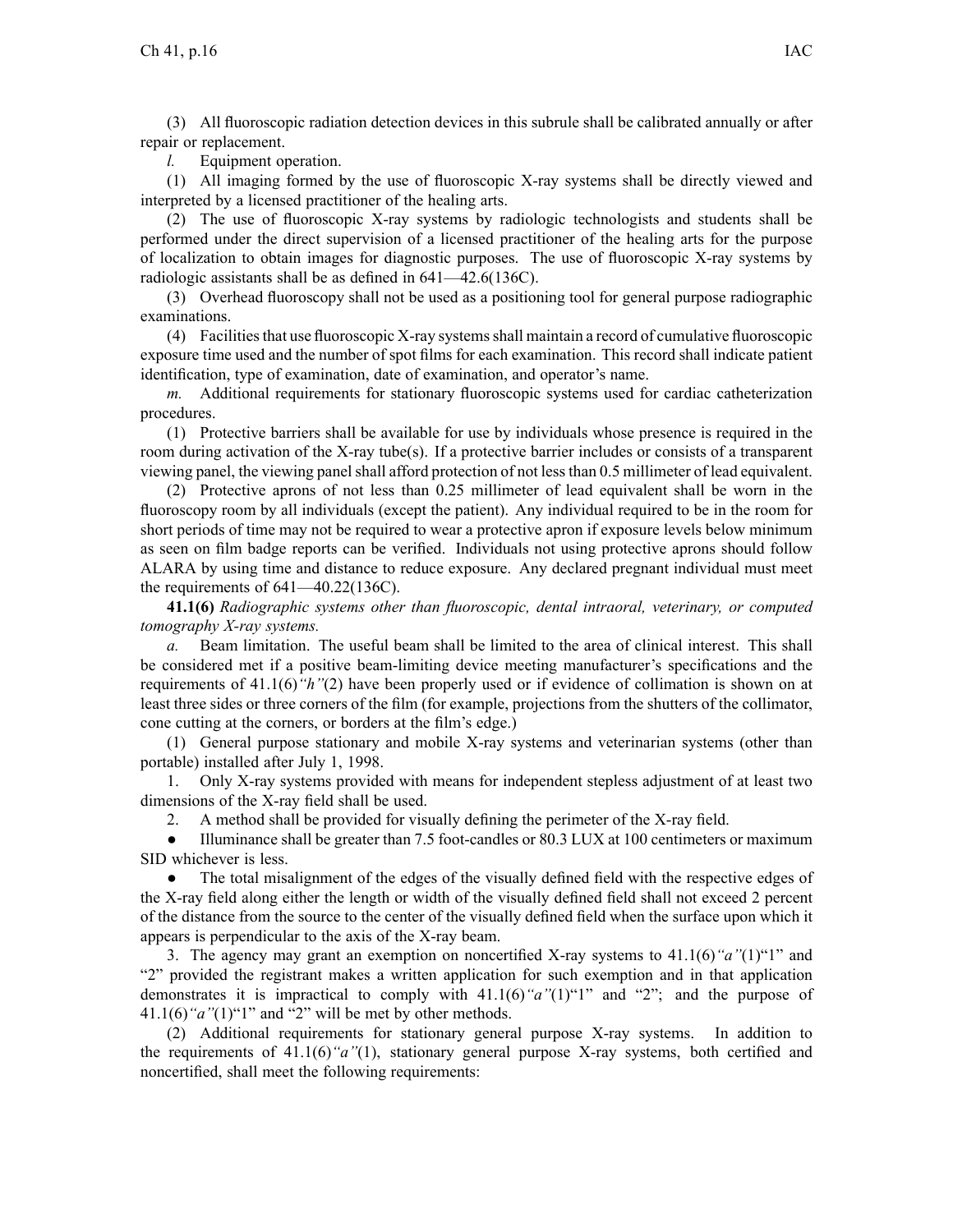1. A method shall be provided to indicate when the axis of the X-ray beam is perpendicular to the plane of the image receptor, to align the center of the X-ray field with respec<sup>t</sup> to the center of the image receptor to within 2 percen<sup>t</sup> of the SID, and to indicate the SID to within 2 percent;

2. The beam-limiting device shall indicate numerically the field size in the plane of the image receptor to which it is adjusted; and

3. Indication of field size dimensions and SIDs shall be specified in inches or centimeters, and shall be such that aperture adjustments result in X-ray field dimensions in the plane of the image receptor which correspond to those indicated by the beam-limiting device to within 2 percent of the SID when the beam axis is indicated to be perpendicular to the plane of the image receptor.

(3) X-ray systems designed for one image receptorsize. Radiographic equipment designed for only one image receptor size at <sup>a</sup> fixed SID shall be provided with means to limit the field at the plane of the image receptor to dimensions no greater than those of the image receptor, and to align the center of the X-ray field with the center of the image receptor to within 2 percen<sup>t</sup> of the SID, or shall be provided with means to both size and align the X-ray field such that the X-ray field at the plane of the image receptor does not extend beyond any edge of the image receptor.

(4) Systems designed for or provided with special attachments for mammography. Rescinded IAB 4/8/98, effective 7/1/98.

(5) X-ray systems other than those described in 41.1(6)*"a"*(1), (2), and (3), and veterinary systems installed prior to July 1, 1998, and all portable veterinary X-ray systems.

1. Means shall be provided to limit the X-ray field in the plane of the image receptor so that such field does not exceed each dimension of the image receptor by more than 2 percen<sup>t</sup> of the SID when the axis of the X-ray beam is perpendicular to the plane of the image receptor.

2. Means shall be provided to align the center of the X-ray field with the center of the image receptor to within 2 percen<sup>t</sup> of the SID, or means shall be provided to both size and align the X-ray field such that the X-ray field at the plane of the image receptor does not extend beyond any edge of the image receptor. Compliance shall be determined with the axis of the X-ray beam perpendicular to the plane of the image receptor.

3. 41.1(6)*"a"*(5)"1" and "2" may be met with <sup>a</sup> system that meets the requirements for <sup>a</sup> general purpose X-ray system as specified in 41.1(6)*"a"*(1) or, when alignment means are also provided, may be met with either:

● An assortment of removable, fixed-aperture, beam-limiting devices sufficient to meet the requirement for each combination of image receptor size and SID for which the unit is designed with each such device having clear and permanen<sup>t</sup> markings to indicate the image receptor size and SID for which it is designed; or

● A beam-limiting device having multiple fixed apertures sufficient to meet the requirement for each combination of image receptor size and SID for which the unit is designed. Permanent, clearly legible markings shall indicate the image receptor size and SID for which each aperture is designed and shall indicate which aperture is in position for use.

*b.* Radiation exposure control devices.

(1) Timers.

1. Means shall be provided to initiate the radiation exposure by <sup>a</sup> deliberate action on the par<sup>t</sup> of the operator, such as the depression of <sup>a</sup> switch. Radiation exposure shall not be initiated without such an action.

2. Means shall be provided to terminate the exposure at <sup>a</sup> prese<sup>t</sup> time interval, prese<sup>t</sup> product of current and time, <sup>a</sup> prese<sup>t</sup> number of pulses, or <sup>a</sup> prese<sup>t</sup> radiation exposure to the image receptor. In addition, it shall not be possible to make an exposure when the timer is set to <sup>a</sup> "zero" or "off" position if either position is provided. Except for dental panoramic systems, termination of an exposure shall cause automatic resetting of the timer to its initial setting or to "zero."

(2) X-ray control.

1. Manual exposure control. An X-ray control shall be incorporated into each X-ray system such that an exposure can be terminated by the operator at any time excep<sup>t</sup> for exposure of one-half second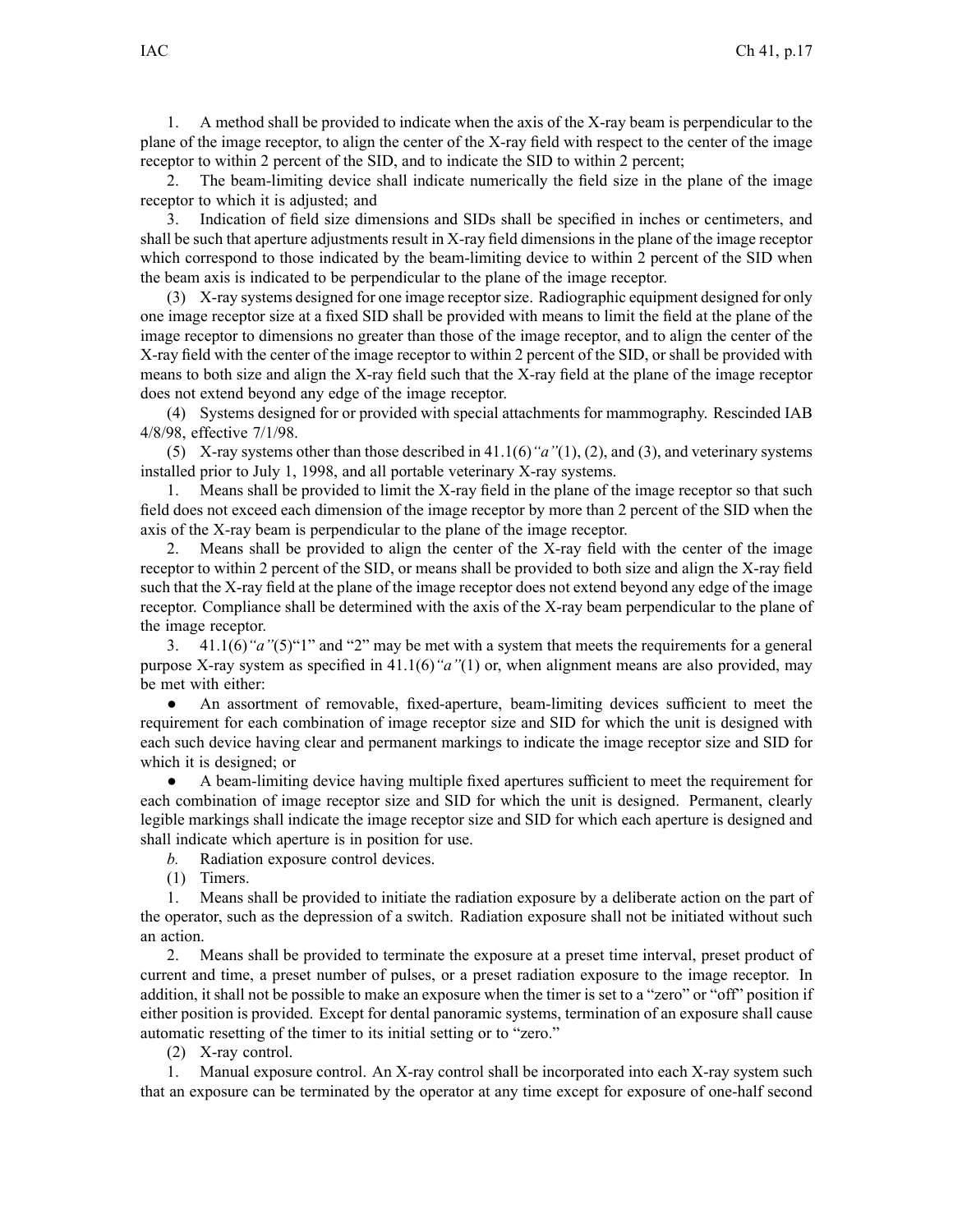or less, or during serial radiography when means shall be provided to permit completion of any single exposure of the series in process.

2. Each X-ray control shall be located in such <sup>a</sup> way as to meet the following requirements: Stationary X-ray systems (except podiatry and veterinary units) shall be required to have the X-ray exposure switch permanently mounted in <sup>a</sup> protected area so that the operator is required to remain in that protected area during the entire exposure and so that the operator can view the patient while making any exposures; and mobile and portable X-ray systems which are:

● Used for greater than one week in the same location, i.e., <sup>a</sup> room or suite, shall meet the requirements of 41.1(6)*"b"*(2)"2"; or

● Used for greater than one hour and less than one week at the same location, i.e., <sup>a</sup> room or suite, or in <sup>a</sup> clinical setting for routine extremities only, or where moving the X-ray system from room to room is impractical, shall meet the requirement of the above paragraph or be provided with <sup>a</sup> 6.5 foot (1.98 m) high protective barrier which is placed at least 2.7 meters (9 feet) from the tube housing assembly. Written procedures must instruct the operator to remain in the protected area during the entire exposure. Stationary podiatric systems which do not meet the above requirements shall be provided with <sup>a</sup> 9-foot exposure button cord which allows the operator to remain behind <sup>a</sup> protective barrier during the entire exposure. If the protective barrier is moveable, written procedures must be on file at the facility, which dictate that the operator will remain behind the barrier during the entire exposure.

3. The X-ray control shall provide visual indication observable at or from the operator's protected position whenever X-rays are produced. In addition, <sup>a</sup> signal audible to the operator shall indicate that the exposure has terminated.

(3) Automatic exposure controls. When an automatic exposure control is provided:

1. Indication shall be made on the control panel when this mode of operation is selected;

2. If the X-ray tube potential is equal to or greater than 50 kVp, the minimum exposure time for field emission equipment rated for pulsed operation shall be equal to or less than <sup>a</sup> time interval equivalent to 2 pulses;

3. The minimum exposure time for all equipment other than that specified in 41.1(6)*"b"*(3)"2" shall be equal to or less than one-sixtieth second or <sup>a</sup> time interval required to deliver 5 mAs, whichever is greater;

4. Either the product of peak X-ray tube potential, current, and exposure time shall be limited to not more than 60 kWs per exposure, or the product of X-ray tube current and exposure time shall be limited to not more than 600 mAs per exposure excep<sup>t</sup> that, when the X-ray tube potential is less than 50 kVp, the product of X-ray tube current and exposure time shall be limited to not more than 2000 mAs per exposure; and

5. A visible signal shall indicate when an exposure has been terminated at the limits required by 41.1(6)*"b"*(3)"4," and manual resetting shall be required before further automatically timed exposures can be made.

(4) Reproducibility. With <sup>a</sup> timer setting of 0.5 seconds or less, the average exposure period (T) shall be greater than or equal to five times the maximum exposure period  $(T_{\text{max}})$  minus the minimum exposure period  $(T_{min})$  when four timer tests are performed:

$$
\overline{T} \geq 5 (T_{\text{max}} - T_{\text{min}})
$$

(5) Exposure duration (timer) linearity. For systems having independent selection of exposure time settings, the average ratios  $(X_1)$  of exposure to the indicated timer setting, in units of C kg-<sup>1</sup>s<sup>-1</sup> (mR/s), obtained at any two clinically used timer settings shall not differ by more than 0.10 times their sum. This is written as:

$$
(X_1 - X_2) \le 0.1 (X_1 + X_2)
$$

where  $X_1$  and  $X_2$  are the average C kg<sup>-1</sup>s<sup>-1</sup> (mR/s) values.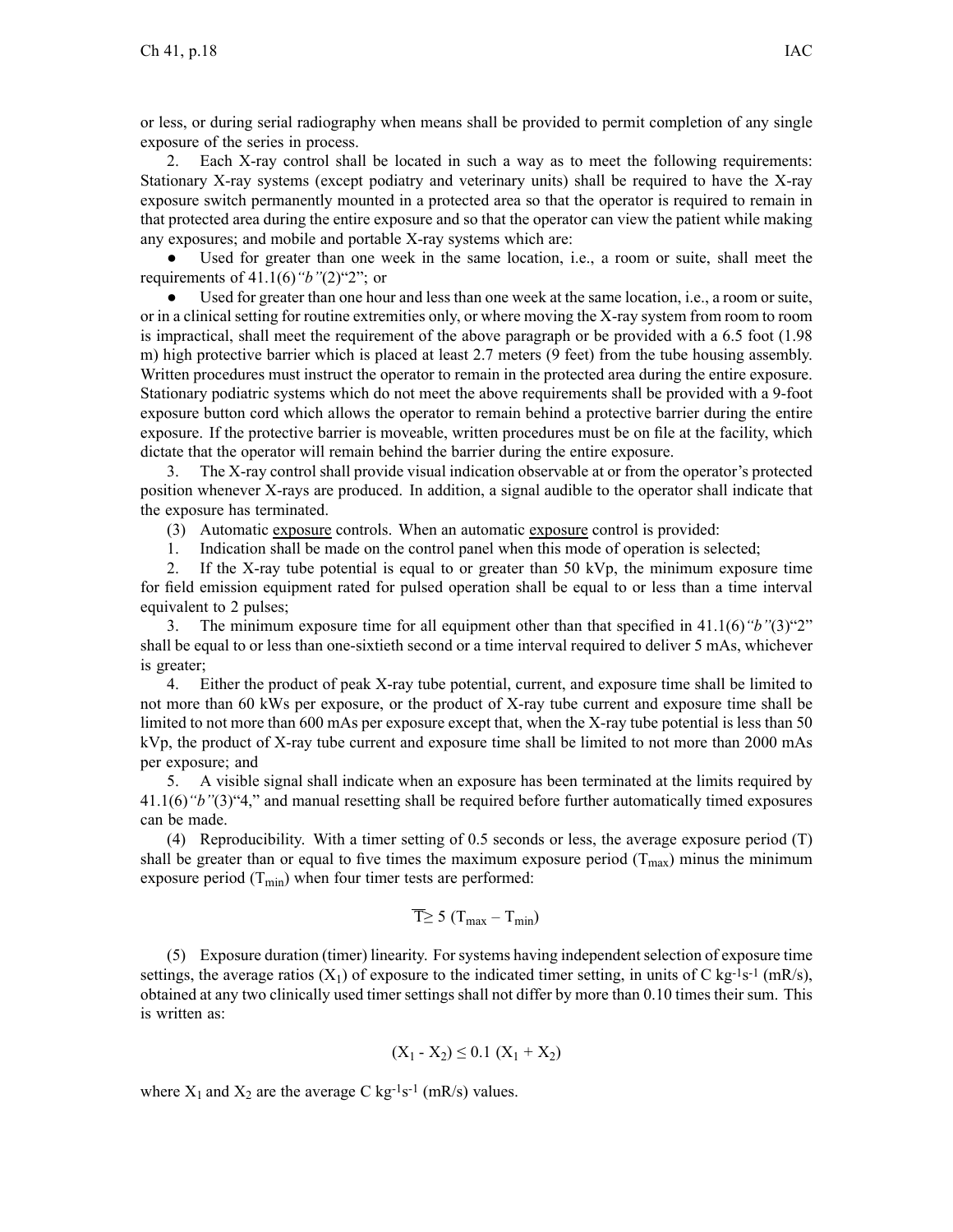*c.* Source-to-skin distance. All mobile or portable radiographic systems shall be provided with means to limit the source-to-skin distance to equal to or greater than 30 centimeters excep<sup>t</sup> for veterinary systems.

*d.* Exposure reproducibility. When all technique factors are held constant, including control panel selections associated with automatic exposure control systems, the coefficient of variation of exposure for both manual and automatic exposure control systems shall not exceed 0.05. This requirement applies to clinically used techniques.

*e.* Radiation from capacitor energy storage equipment in standby status. Radiation emitted from the X-ray tube when the system is fully charged and the exposure switch or timer is not activated shall not exceed <sup>a</sup> rate of 2 milliroentgens (0.516 *µ*C/kg) per hour at 5 centimeters from any accessible surface of the diagnostic source assembly, with the beam-limiting device fully open.

*f.* Accuracy. Deviation of measured technique factors from indicated values of kVp and exposure time shall not exceed the limits specified for that system by its manufacturer. In the absence of manufacturer's specifications, the deviation shall not exceed 10 percen<sup>t</sup> of the indicated value for kVp and 20 percen<sup>t</sup> for time.

*g.* mA/mAs linearity. The following requirements apply when the equipment is operated on <sup>a</sup> power supply as specified by the manufacturer for any fixed X-ray tube potential within the range of 40 percen<sup>t</sup> to 100 percen<sup>t</sup> of the maximum rated:

(1) Equipment having independent selection of X-ray tube current (mA). The average ratios  $(X_i)$ of exposure to the indicated milliampere-seconds product (C kg<sup>-1</sup>mAs<sup>-1</sup> (or mR/mAs)) obtained at any two consecutive tube current settings shall not differ by more than 0.10 times their sum:

$$
X_1 - X_2 \le 0.10 (X_1 + X_2)
$$

where  $X_1$  and  $X_2$  are the average values obtained at each of two consecutive tube current settings, or at two settings differing by no more than <sup>a</sup> factor of 2 where the tube current selection is continuous.

(2) Equipment having <sup>a</sup> combined X-ray tube current-exposure time product (mAs) selector, but not a separate tube current (mA) selector. The average ratios  $(X_i)$  of exposure to the indicated milliampere-seconds product, in units of mR/mAs (or C kg<sup>-1</sup>mAs<sup>-1</sup>), obtained at any two consecutive mAs selector settings shall not differ by more than 0.10 times their sum:

$$
X_1 - X_2 \le 0.10 (X_1 + X_2)
$$

where  $X_1$  and  $X_2$  are the average values obtained at any two consecutive mAs selector settings, or at two settings differing by no more than <sup>a</sup> factor of 2 where the mAs selector provides continuous selection.

(3) Measuring compliance. Determination of compliance shall be based on 10 exposures taken within <sup>a</sup> time period of one hour, at each of the two settings. These two settings may include any two focal spo<sup>t</sup> sizes excep<sup>t</sup> where one is equal to or less than 0.45 millimeters and the other is greater than 0.45 millimeters. For purposes of this requirement, focal spo<sup>t</sup> size is the nominal focal spo<sup>t</sup> size specified by the X-ray tube manufacturer.

*h.* Additional requirements applicable to certified systems only. Diagnostic X-ray systems incorporating one or more certified component(s) shall be required to comply with the following additional requirement(s) which relate to that certified component(s).

(1) Beam limitation for stationary and mobile general purpose X-ray systems.

1. There shall be provided <sup>a</sup> means of stepless adjustment of the X-ray field. The minimum field size at an SID of 100 centimeters shall be equal to or less than 5 centimeters by 5 centimeters.

2. When <sup>a</sup> light localizer is used to define the X-ray field, it shall provide an average illumination of not less than 160 lux or 15 foot-candles at 100 centimeters or at the maximum SID, whichever is less. The average illumination shall be based upon measurements made in the approximate center of each quadrant of the light field. Radiation therapy simulation systems manufactured on and after May 27, 1980, are exemp<sup>t</sup> from this requirement.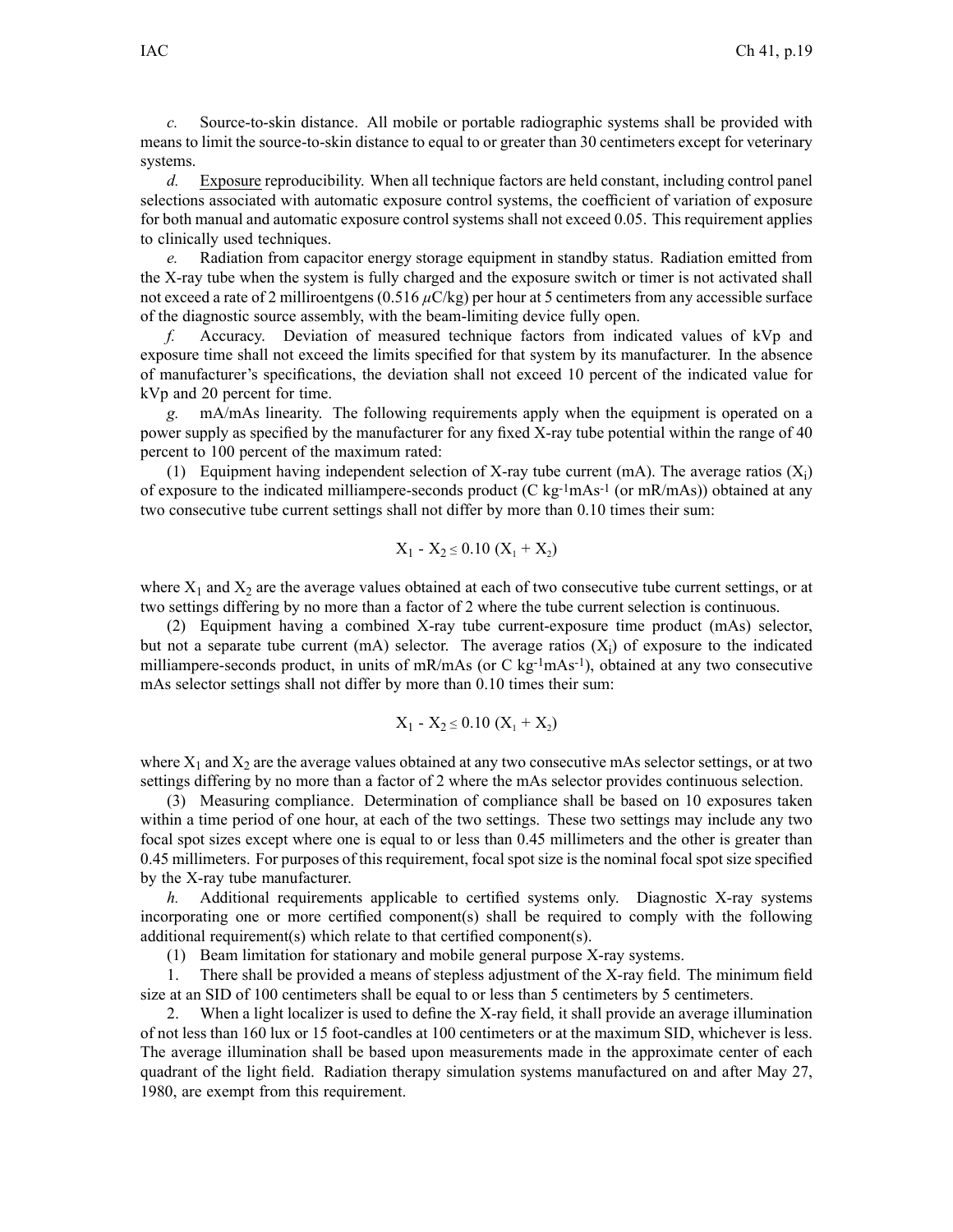3. The edge of the light field at 100 centimeters or at the maximum SID, whichever is less, shall have <sup>a</sup> contrast ratio, corrected for ambient lighting, of not less than 4 in the case of beam-limiting devices designed for use on stationary equipment, and <sup>a</sup> contrast ratio of not less than 3 in the case of beam-limiting devices designed for use on mobile equipment. The contrast ratio is defined as  $I_1/I_2$  where I <sup>1</sup> is the illumination 3 millimeters from the edge of the light field toward the center of the field; and I <sup>2</sup> is the illumination 3 millimeters from the edge of the light field away from the center of the field. Compliance shall be determined with <sup>a</sup> measuring instrument aperture of 1 millimeter in diameter.

(2) Beam limitation and alignment on stationary general purpose X-ray systems equipped with PBL. If PBL is being used, the following requirements shall be met:

1. PBL shall preven<sup>t</sup> the production of X-rays when

 $\bullet$  Either the length or width of the X-ray field in the plane of the image receptor differs, excep<sup>t</sup> as permitted by 41.1(6)*"h"*(3), from the corresponding image receptor dimensions by more than 3 percen<sup>t</sup> of the SID; or

 $\bullet$  The sum of the length and width differences as stated in 41.1(6)*"h"*(2)"1" above without regard to sign exceeds 4 percen<sup>t</sup> of the SID;

2. Compliance with 41.1(6)*"h"*(2)"1" shall be determined when the equipment indicates that the beam axis is perpendicular to the plane of the image receptor. Compliance shall be determined no sooner than 5 seconds after insertion of the image receptor;

3. The PBL system shall be capable of operation, at the discretion of the operator, such that the size of the field may be made smaller than the size of the image receptor through stepless adjustment of the field size. The minimum field size at an SID of 100 centimeters shall be equal to or less than 5 centimeters by 5 centimeters;

4. The PBL system shall be designed such that if <sup>a</sup> change in image receptor does not cause an automatic return to PBL function as described in 41.1(6)*"h"*(2)"1," then any change of image receptor size or SID must cause the automatic return.

(3) Beam limitation for portable X-ray systems. Beam limitation for portable X-ray systems shall meet the beam limitation requirements of 41.1(6)*"a"* or 41.1(6)*"h"*(2).

*i.* Tube stands for portable X-ray systems. A tube stand or other mechanical support shall be used for portable X-ray systems, so that the X-ray tube housing assembly need not be handheld during exposures.

*j.* Systems used in a clinical (nonsurgical) setting shall be restricted to one room within a location or suite which meets the requirements of 41.1(3)*"d."*

**41.1(7)** *Intraoral dental radiographic systems.* In addition to the provisions of 41.1(3) and 41.1(4), the requirements of 41.1(7) apply to X-ray equipment and associated facilities used for dental radiography. Requirements for extraoral dental radiographic systems are covered in 41.1(6). Only systems meeting the requirements of 41.1(7) shall be used.

*a. Source-to-skin distance.* X-ray systems designed for use with an intraoral image receptor shall be provided with means to limit source-to-skin distance to not less than:

(1) 18 centimeters if operable above 50 kVp, or

(2) 10 centimeters if not operable above 50 kVp.

*b. Beam limitation.* Radiographic systems designed for use with an intraoral image receptor shall be provided with means to limit the X-ray beam such that:

(1) If the minimum source-to-skin distance (SSD) is 18 centimeters or more, the X-ray field, at the minimum SSD, shall be containable in <sup>a</sup> circle having <sup>a</sup> diameter of no more than 7 centimeters; and

(2) If the minimum SSD is less than 18 centimeters, the X-ray field, at the minimum SSD, shall be containable in <sup>a</sup> circle having <sup>a</sup> diameter of no more than 6 centimeters.

(3) The position indicating device shall be shielded and open-ended. The shielding shall be equivalent to the requirements of 41.1(4)*"c."*

*c. Exposure control.*

(1) Exposure initiation.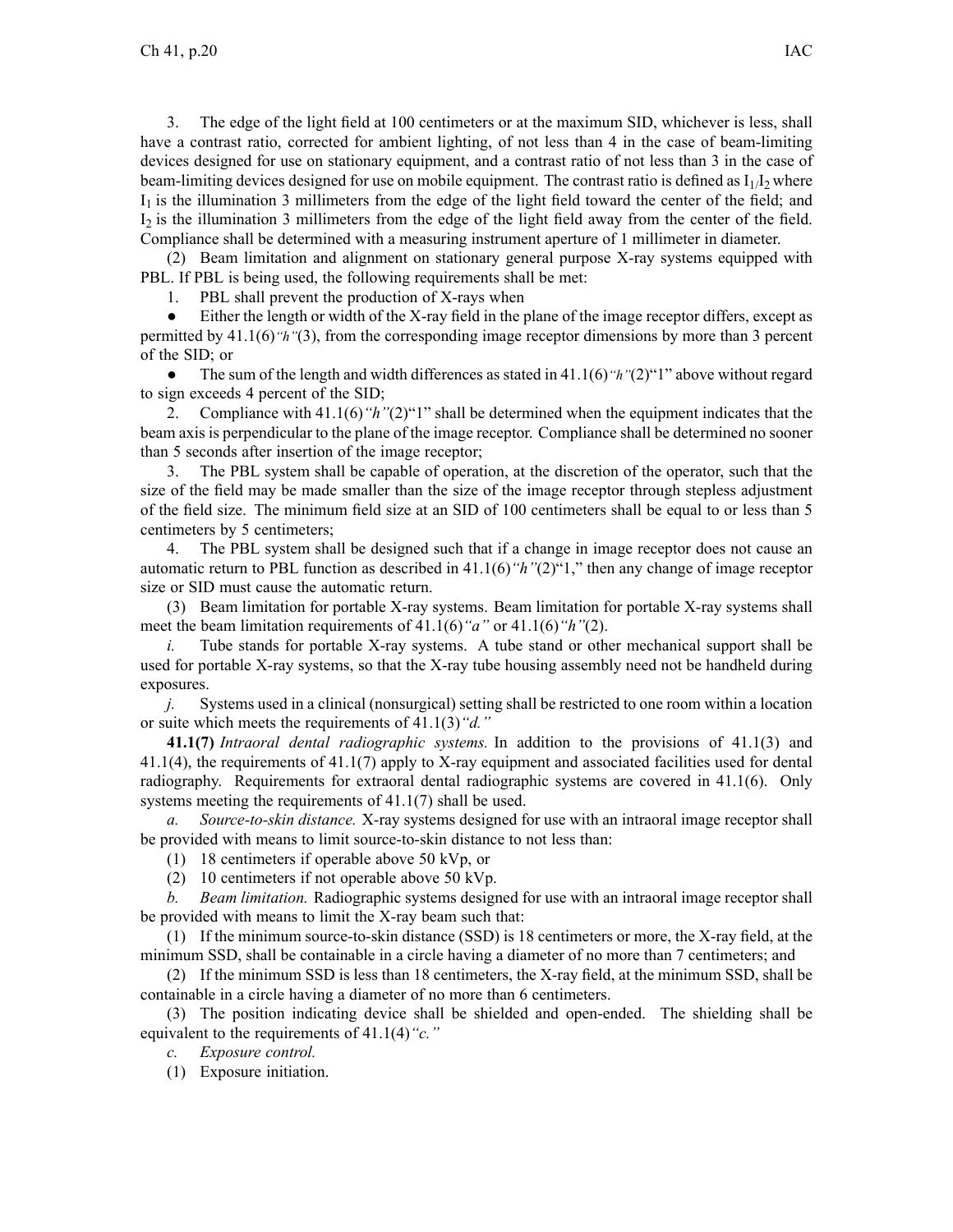1. Means shall be provided to initiate the radiation exposure by <sup>a</sup> deliberate action on the par<sup>t</sup> of the operator, such as the depression of <sup>a</sup> switch. Radiation exposure shall not be initiated without such an action; and

2. It shall not be possible to make an exposure when the timer is set to <sup>a</sup> "zero" or "off" position if either position is provided.

(2) Exposure indication. Means shall be provided for visual indication observable at or from the operator's protected position whenever X-rays are produced. In addition, <sup>a</sup> signal audible to the operator shall indicate that the exposure has terminated excep<sup>t</sup> in X-ray systems that cannot be altered to meet this requirement.

(3) Exposure termination.

1. Means shall be provided to terminate the exposure at <sup>a</sup> prese<sup>t</sup> time interval, prese<sup>t</sup> product of current and time, <sup>a</sup> prese<sup>t</sup> number of pulses, or <sup>a</sup> prese<sup>t</sup> radiation exposure to the image receptor. In addition:

2. Termination of exposure shall cause automatic resetting of the timer to its initial setting or to "zero."

3. An X-ray control shall be incorporated into each X-ray system such that an exposure can be terminated by the operator at any time, except for exposures of one-half  $\binom{1}{2}$  second or less.

(4) Exposure duration (timer) linearity. For systems having independent selection of exposure time settings, the average ratios  $(X_1)$  of exposure to the indicated timer setting, in units of C kg-2s-1 (mR/s), obtained at any two clinically used timer settings shall not differ by more than 0.10 times their sum. This is written as:

$$
(X_1 - X_2) \le 0.1 (X_1 + X_2)
$$

where  $X_1$  and  $X_2$  are the average values.

(5) Each X-ray exposure switch shall be located in such <sup>a</sup> way as to meet the following requirements:

1. Stationary X-ray systems shall be required to have the X-ray exposure switch located in <sup>a</sup> protected area or have an exposure switch cord of sufficient length to permit the operator to activate the unit while in <sup>a</sup> protected area, e.g., corridor outside the operatory. The procedures required under 41.1(3)*"a"*(4) must instruct the operator to remain in the protected area during the entire exposure.

2. Mobile and portable X-ray systems which are:

 $\bullet$  Used for greater than one week in the same location, i.e., <sup>a</sup> room or suite, shall meet the requirements of 41.1(7)*"c"*(5)"1."

● Used for greater than one hour and less than one week at the same location, i.e., <sup>a</sup> room or suite, shall meet the requirements of the above paragraph or be provided with a 6.5 foot (1.98 m) high protective barrier or means to allow the operator to be at least 9 feet (2.7 meters) from the tube housing assembly while making exposure.

3. Portable or hand-held dental X-ray systems designed with <sup>a</sup> backscatter shield may be used without the additional protective barrier, but the operator must wear <sup>a</sup> protective apron. The operator must stand directly behind the unit to allow the shield to function as designed.

*d. Reproducibility.* When the equipment is operated on an adequate power supply as specified by the manufacturer, the estimated coefficient of variation of radiation exposures shall be no greater than 0.05, for any specific combination of selected technique factors.

*e. mA/mS linearity.* The following requirements apply when the equipment is operated on <sup>a</sup> power supply as specified by the manufacturer for any fixed X-ray tube potential within the range of 40 percen<sup>t</sup> to 100 percen<sup>t</sup> of the maximum rated.

(1) Equipment having independent selection of X-ray tube current (mA). The average ratios  $(X_1)$  of exposure to the indicated milliampere-seconds product, in units of C kg<sup>-1</sup> mAs<sup>-1</sup> (or mR/mAs), obtained at any two consecutive tube current settings shall not differ by more than 0.10 times their sum:

$$
(X_1 - X_2) \le 0.1 (X_1 + X_2)
$$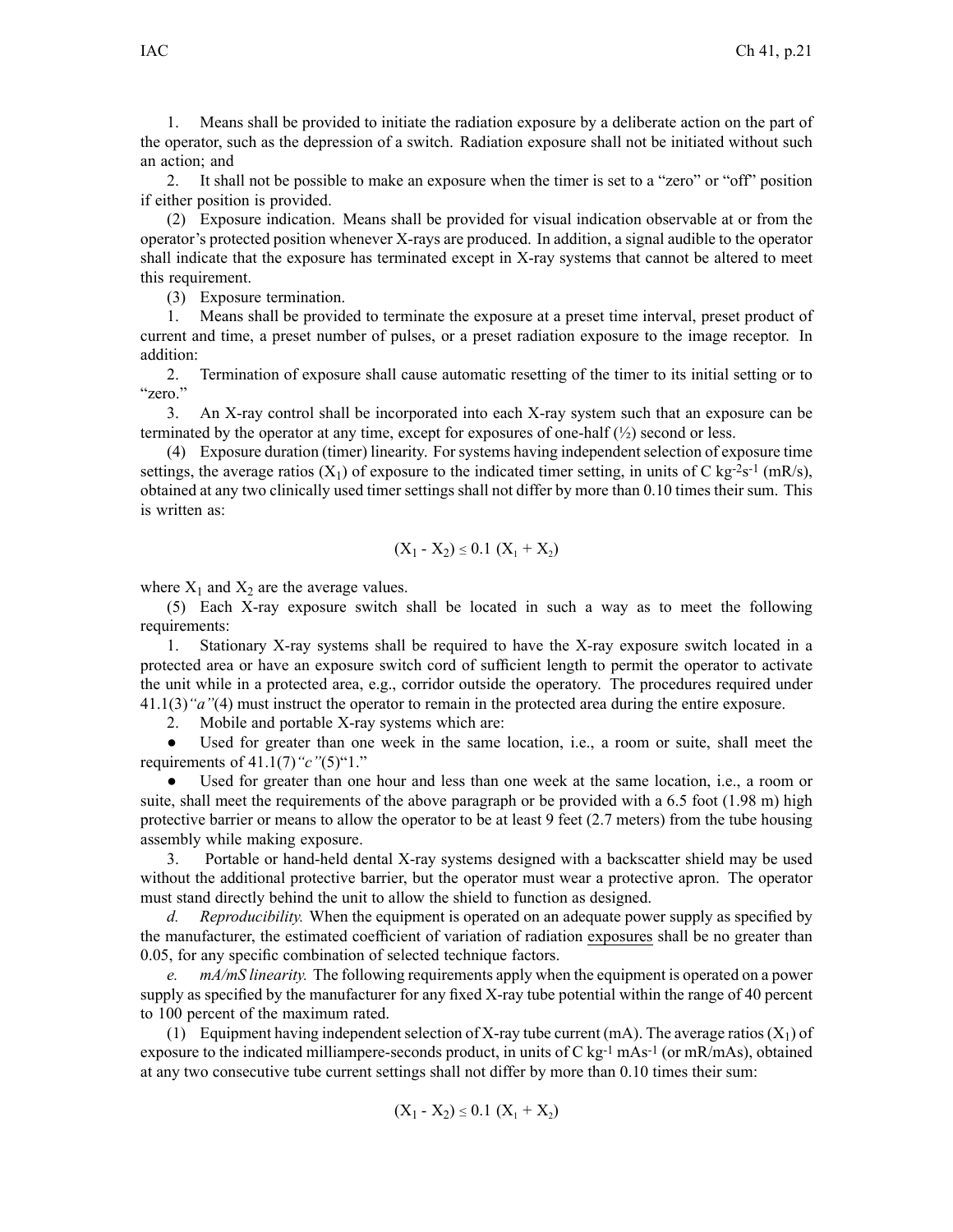where  $X_1$  and  $X_2$  are the average values obtained at each of two consecutive tube current settings, or at two settings differing by no more than <sup>a</sup> factor of 2 where the tube current selection is continuous.

(2) Equipment having <sup>a</sup> combined X-ray tube current-exposure time product (mAs) selector, but not a separate tube current (mA) selector. The average ratios  $(X_1)$  of exposure to the indicated milliampere-seconds product, in units of C  $\text{kg}$ <sup>1</sup> mAs<sup>-1</sup> (or mR/mAs), obtained at any two consecutive mAs selector settings shall not differ by more than 0.10 times their sum:

$$
(X_1 - X_2) \le 0.1 (X_1 + X_2)
$$

where  $X_1$  and  $X_2$  are the average values obtained at any two mAs selector settings, or at two settings differing by no more than <sup>a</sup> factor of 2 where the mAs selector provides continuous selection.

(3) Measuring compliance. Determination of compliance shall be based on 10 exposures taken within <sup>a</sup> time period of one hour, at each of the two settings. These two settings may include any two focal spo<sup>t</sup> sizes excep<sup>t</sup> where one is equal to or less than 0.45 millimeters and the other is greater than 0.45 millimeters. For purposes of this requirement, focal spo<sup>t</sup> size is the nominal focal spo<sup>t</sup> size specified by the X-ray tube manufacturer.

*f. Accuracy.* Deviation of technique factors from indicated values for kVp and exposure time (if time is independently selectable) shall not exceed the limits specified for that system by its manufacturer. In the absence of manufacturer's specifications the deviation shall not exceed 10 percen<sup>t</sup> of the indicated value for kVp and 20 percen<sup>t</sup> for time.

*g. kVp limitations.* Dental X-ray machine with <sup>a</sup> nominal fixed kVp of less than 50 kVp shall not be used to make diagnostic dental radiographs of humans.

*h. Administrative controls.*

(1) Patient and film holding devices shall be used when the techniques permit.

(2) The tube housing and the PID shall not be hand-held during an exposure.

(3) The X-ray system shall be operated in such <sup>a</sup> manner that the useful beam at the patient's skin does not exceed the requirements of 41.1(7)*"b"*(1).

(4) Dental fluoroscopy without image intensification shall not be used.

*i. Portable or hand-held dental X-ray systems.* Portable or hand-held dental X-ray systems designed with <sup>a</sup> backscatter shield shall:

(1) Be used only where it is impractical to us <sup>a</sup> portable dental system;

- (2) Be used as the manufacturer indicates;
- (3) Not be used with the backscatter shield removed, if applicable; and
- (4) Be exempted from 41.1(4)*"g."*
- **41.1(8)** Rescinded IAB 6/4/97, effective 7/9/97.

**41.1(9)** *Bone densitometry units.*

*a.* No additional shielding for the room is required.

*b.* Film badges, OSL devices, or TLDs must be issued for the first six months to all personnel operating the unit. If monitoring indicates no exposure, the IDPH may allow discontinuance of monitoring upon written request. When new procedures are started that have not been previously monitored, monitoring must be reinstated for six months and another reques<sup>t</sup> for discontinuance submitted to the agency.

*c.* Operators, other than physicians, must possess <sup>a</sup> health education background to include anatomy and physiology and must complete the manufacturer's training session pertaining to bone densitometry or equivalent. A permit to practice for operators is not required.

*d.* Specific operating procedures must be prepared and made available at the operator's position.

*e.* Bone densitometry on human patients shall be conducted only under a prescription of a licensed physician, <sup>a</sup> licensed physician assistant as defined in Iowa Code section 148C.1, subsection 6, or <sup>a</sup> licensed registered nurse who is registered as an advanced registered nurse practitioner pursuan<sup>t</sup> to Iowa Code chapter 152.

*f.* During the operation of the bone densitometry system: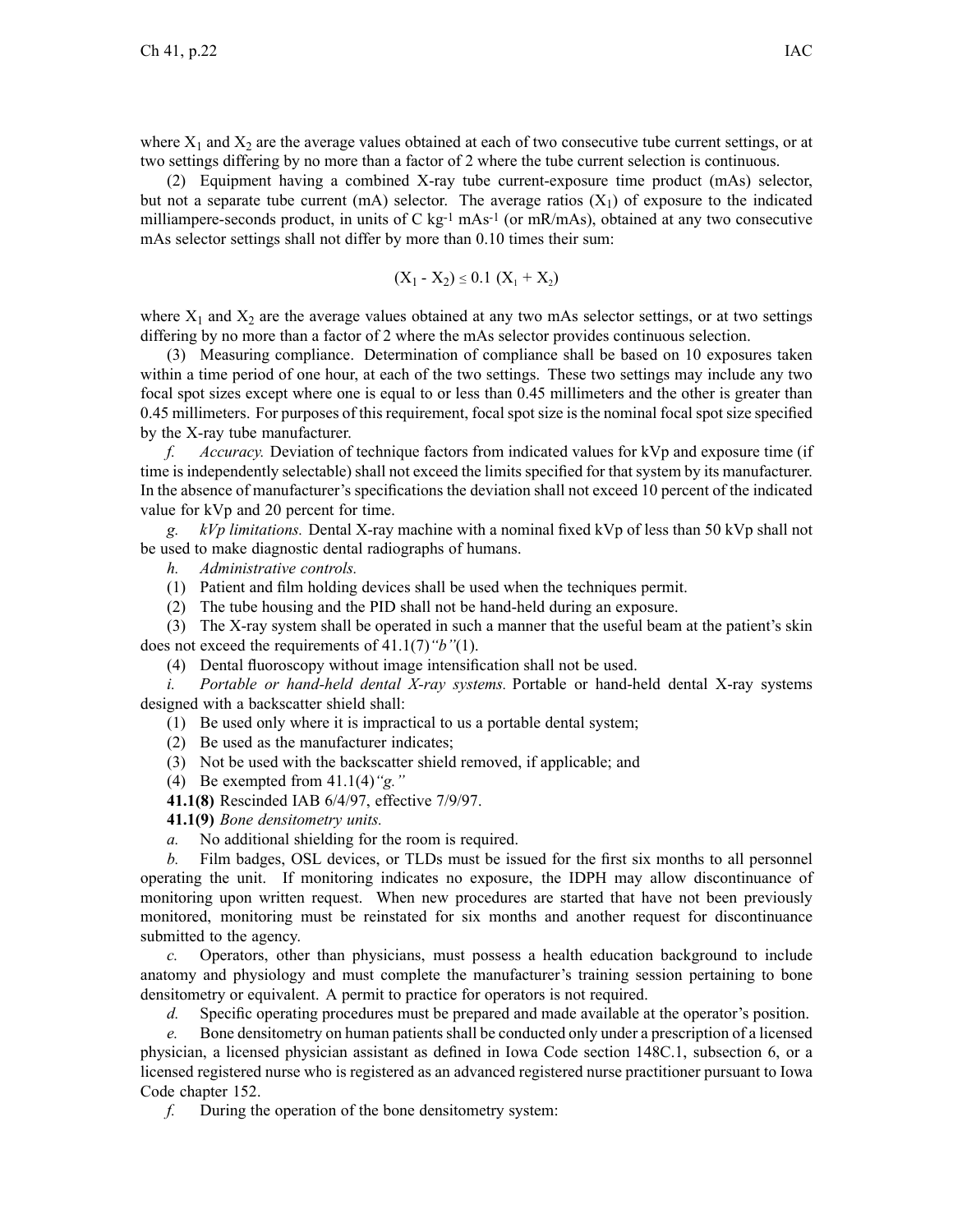(1) The operator, ancillary personnel, and members of the general public shall be positioned at least one meter from the patient and bone densitometry system during the examination.

(2) The operator shall advise the patient that the bone densitometry examination is <sup>a</sup> type of X-ray procedure.

*g.* Equipment shall be maintained and operated in accordance with the manufacturer's specifications. Records of maintenance shall be kept for inspection by the agency.

**41.1(10)** *Veterinary medicine radiographic installations.*

*a. Equipment.*

(1) The protective tube housing shall be equivalent to the requirements of 41.1(4)*"c."*

(2) Diaphragms or cones shall be provided for collimating the useful beam to the area of clinical interest and shall provide the same degree of protection as is required of the housing.

(3) The total filtration permanently in the useful beam shall not be less than 0.5 millimeters aluminum equivalent for machines operating up to 50 kVp, 1.5 millimeters aluminum equivalent for machines operating between 50 and 70 kVp, and 2.5 millimeters aluminum equivalent for machines operating above 70 kVp.

*b. Operator protection.*

(1) All wall, ceiling, and floor areas shall be equivalent to or provided with applicable protective barriers to ensure compliance with 641—40.15(136C) and 40.21(136C) and subrule 40.26(1).

(2) All stationary, mobile or portable X-ray systems shall be provided with either <sup>a</sup> 2 meter (6.5 feet) high protective barrier for operator protections during exposures, or shall be provided with means to allow the operator to be at least 2.7 meters (9 feet) from the tube housing assembly during exposures.

*c. Operating procedures.* Veterinary medicine radiographic installations are exemp<sup>t</sup> from the requirements of 641—41.1(136C) excep<sup>t</sup> for 641—subrules 41.1(3) and 41.1(10).

(1) No individual other than the operator shall be in the X-ray room while exposures are being made unless such individual's assistance is required, and

(2) The operator shall stand behind the protective barrier of 9 feet from the useful beam and the animal during radiographic exposures, or

(3) When an animal must be held in position during radiography, mechanical supporting or restraining devices should be used. If the animal must be held by an individual, that individual shall be protected with appropriate shielding devices, such as protective gloves and apron, and shall be so positioned that no par<sup>t</sup> of the holder's body will be struck by the useful beam. The exposure of any individual used for this purpose shall be monitored.

**41.1(11)** *Computed tomography X-ray systems.*

*a.* Definitions. In addition to the definitions provided in 641—38.2(136C), 641—40.2(136C), and 41.1(2), the following definitions shall be applicable to 41.1(11):

*"Computed tomography dose index"* means the integral from –7T to +7T of the dose profile along <sup>a</sup> line perpendicular to the tomographic plane divided by the product of the nominal tomographic section thickness and the number of tomograms produced in <sup>a</sup> single scan, that is:

$$
\overline{CTDI} = \frac{1}{nT} \int_{-7T}^{+7T} D(z) dz
$$

where:

 $z =$  Position along a line perpendicular to the tomographic plane.

 $D(z)$ = Dose at position z.

 $T =$  Nominal tomographic section thickness.

 $n =$  Number of tomograms produced in a single scan.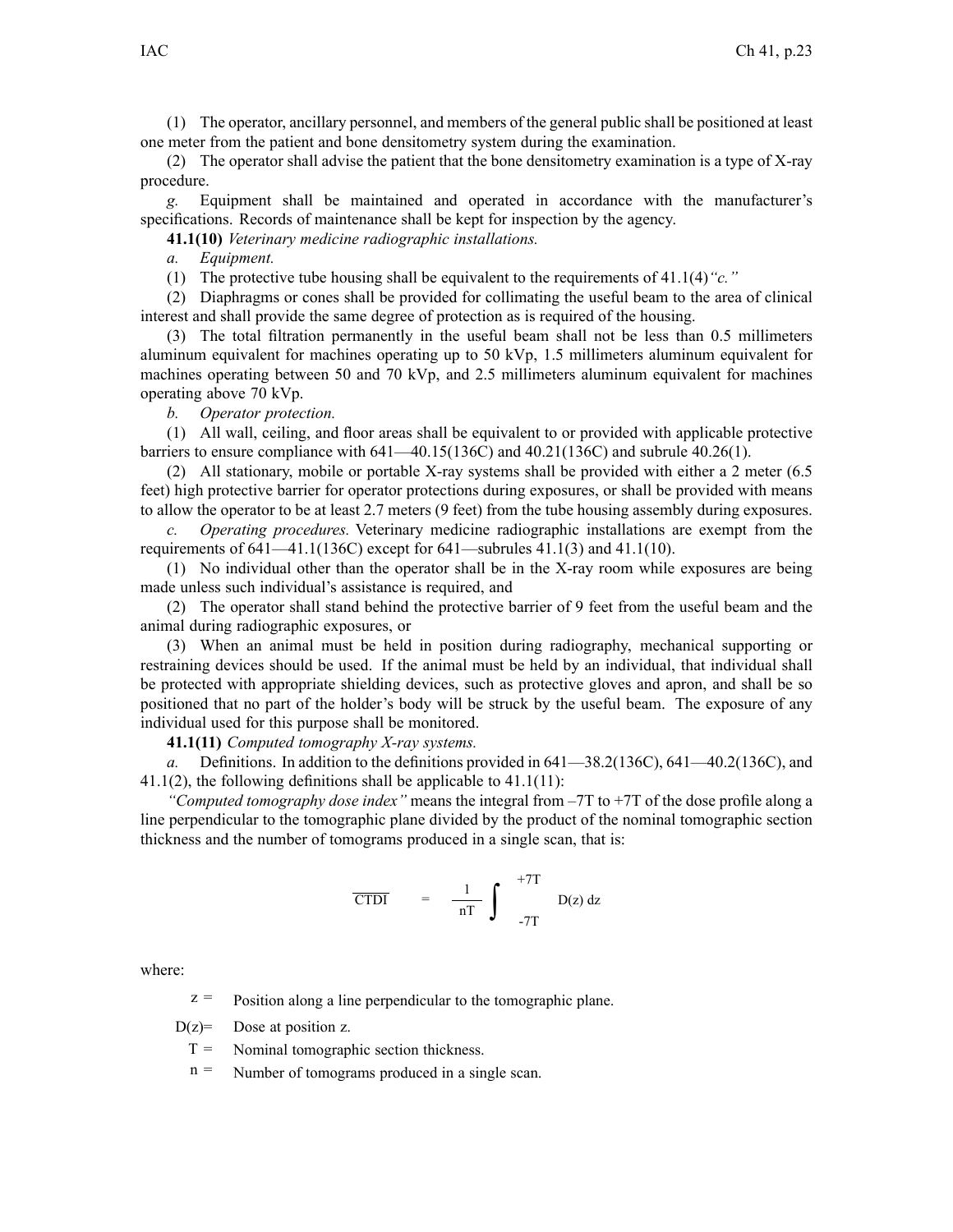This definition assumes that the dose profile is centered around  $z = 0$  and that, for a multiple tomogram system, the scan increment between adjacent scans is nT.

*"Contrast scale"* means the change in the linear attenuation coefficient per CTN relative to water, that is:

$$
\overline{CS} = \frac{\mu_x - \mu_w}{\overline{CTN}_x - \overline{CTN}_w}
$$

where:

 $\mu_{\rm v}$  = Linear attenuation coefficient of the material of interest.

 $\mu_{\rm w}$  = Linear attenuation coefficient of water.

 $\overline{CTN}_x$  = of the material of interest.

 $\overline{CTN_w}$  = of water.

*"CS"* (see "Contrast scale").

*"CT conditions of operation"* means allselectable parameters governing the operation of <sup>a</sup> CT X-ray system including, but not limited to, nominal tomographic section thickness, filtration, and the technique factors as defined in 41.1(2).

*"CTDI"* (see "Computed tomography dose index").

*"CT gantry"* means the tube housing assemblies, beam-limiting devices, detectors, and the supporting structures and frames which hold these components.

*"CTN"* (see "CT number").

*"CT number"* means the number used to represen<sup>t</sup> the X-ray attenuation associated with each elemental area of the CT image.

$$
\overline{\text{CTN}} = \frac{\mathbf{k}(\mu_{\text{x}} - \mu_{\text{w}})}{\mu_{\text{w}}}
$$

where:

 $k = A$  constant. (The constant has a normal value of 1,000 when the Houndsfield scale of CTN is used.)

 $\mu_{x}$  = Linear attenuation coefficient of the material of interest.

 $\mu_w$  = Linear attenuation coefficient of water.

*"Dose profile"* means the dose as <sup>a</sup> function of position along <sup>a</sup> line.

*"Elemental area"* means the smallest area within <sup>a</sup> tomogram for which the X-ray attenuation properties of <sup>a</sup> body are depicted (see also "Picture element").

*"Multiple tomogram system"* means <sup>a</sup> computed tomography X-ray system which obtains X-ray transmission data simultaneously during <sup>a</sup> single scan to produce more than one tomogram.

*"Noise"* means the standard deviation of the fluctuation in CTN expressed as <sup>a</sup> percentage of the attenuation coefficient of water. Its estimate  $(S<sub>s</sub>)$  is calculated using the following expression:

$$
S_n = \frac{100 \cdot \overline{CS} \cdot s}{\mu_w}
$$

where:

 $\overline{CS}$  = Linear attenuation coefficient of the material of interest.

 $\mu_{\rm w}$  = Linear attenuation coefficient of water.

<sup>s</sup> <sup>=</sup> Estimated standard deviation of the CTN of picture elements in <sup>a</sup> specified area of the CT image.

*"Nominal tomographic section thickness"* means the full width at half-maximum of the sensitivity profile taken at the center of the cross-sectional volume over which X-ray transmission data are collected.

*"Picture element"* means an elemental area of <sup>a</sup> tomogram.

*"Reference plane"* means <sup>a</sup> plane which is displaced from and parallel to the tomographic plane.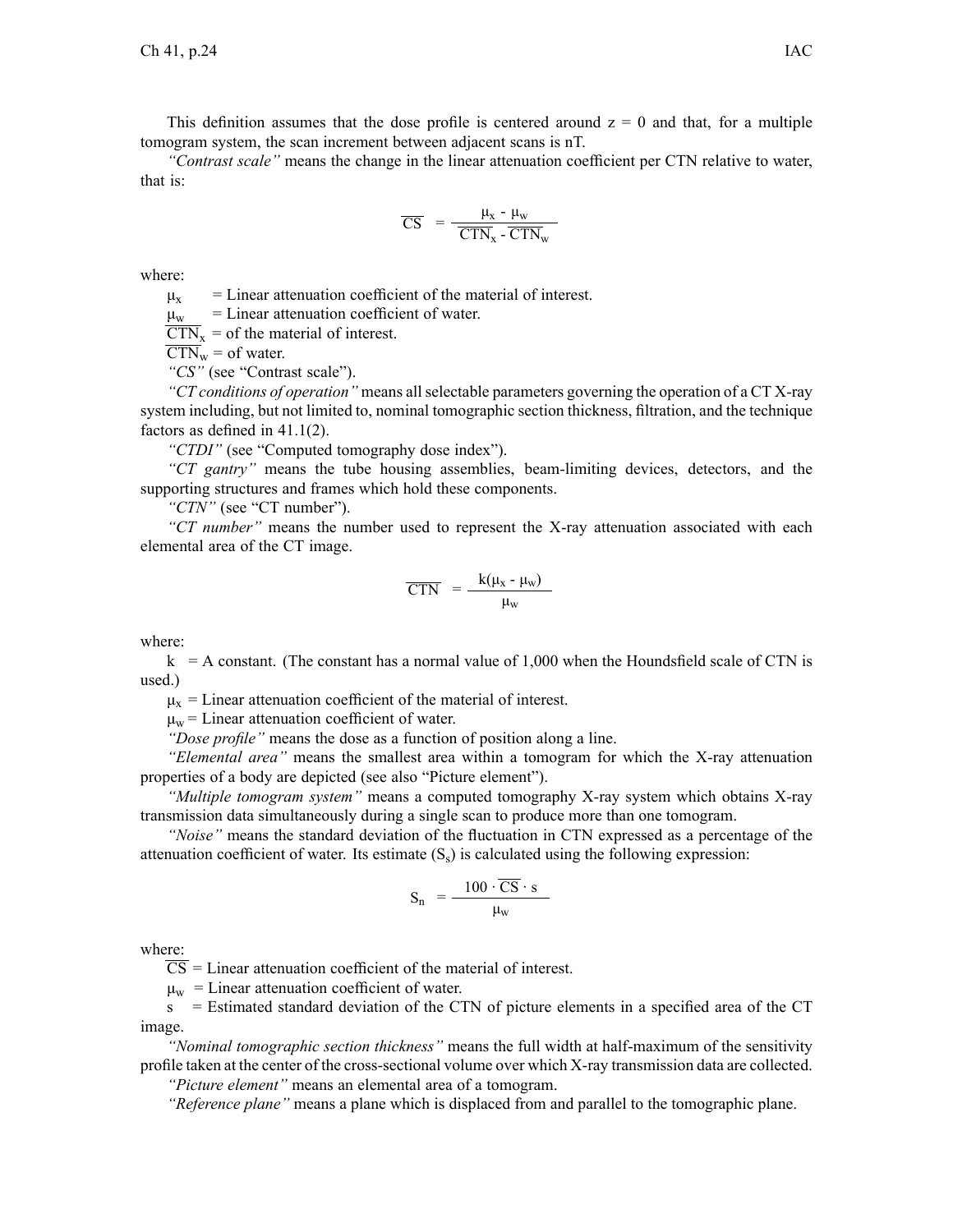*"Scan"* means the complete process of collecting X-ray transmission data for the production of <sup>a</sup> tomogram. Data can be collected simultaneously during <sup>a</sup> single scan for the production of one or more tomograms.

*"Scan increment"* means the amount of relative displacement of the patient with respec<sup>t</sup> to the CT X-ray system between successive scans measured along the direction of such displacement.

*"Scan sequence"* means <sup>a</sup> preselected set of two or more scans performed consecutively under preselected CT conditions of operation.

*"Scan time"* means the period of time between the beginning and end of X-ray transmission data accumulation for <sup>a</sup> single scan.

*"Single tomogram system"* means <sup>a</sup> CT X-ray system which obtains X-ray transmission data during <sup>a</sup> scan to produce <sup>a</sup> single tomogram.

*"Tomographic plane"* means that geometric plane which is identified as corresponding to the output tomogram.

*"Tomographic section"* means the volume of an object whose X-ray attenuation properties are imaged in <sup>a</sup> tomogram.

*b.* Requirements for equipment.

(1) Termination of exposure.

1. Means shall be provided to terminate the X-ray exposure automatically by either deenergizing the X-ray source or shuttering the X-ray beam in the event of equipment failure affecting data collection. Such termination shall occur within an interval that limits the total scan time to no more than 110 percen<sup>t</sup> of its prese<sup>t</sup> value through the use of either <sup>a</sup> backup timer or devices which monitor equipment function.

2. A visible signal shall indicate when the X-ray exposure has been terminated through the means required by 41.1(11)*"b"*(1)"1."

3. The operator shall be able to terminate the X-ray exposure at any time during <sup>a</sup> scan, or series of scans under CT X-ray system control, of greater than one-half second duration.

(2) Tomographic plane indication and alignment.

1. For any single tomogram system, means shall be provided to permit visual determination of the tomographic plane or <sup>a</sup> reference plane offset from the tomographic plane.

2. For any multiple tomogram system, means shall be provided to permit visual determination of the location of <sup>a</sup> reference plane. This reference plane can be offset from the location of the tomographic planes.

3. If <sup>a</sup> device using <sup>a</sup> light source is used to satisfy 41.1(11)*"b"*(2)"1" or "2," the light source shall provide illumination levels sufficient to permit visual determination of the location of the tomographic plane or reference plane under ambient light conditions of up to 500 lux.

(3) Beam-on and shutter status indicators and control switches.

1. The CT X-ray control and gantry shall provide visual indication whenever X-rays are produced and, if applicable, whether the shutter is open or closed.

2. Each emergency button or switch shall be clearly labeled as to its function.

(4) Indication of CT conditions of operation. The CT X-ray system shall be designed such that the CT conditions of operation to be used during <sup>a</sup> scan or <sup>a</sup> scan sequence shall be indicated prior to the initiation of <sup>a</sup> scan or <sup>a</sup> scan sequence. On equipment having all or some of these conditions of operation at fixed values, this requirement may be met by permanen<sup>t</sup> markings. Indication of CT conditions of operation shall be visible from any position from which scan initiation is possible.

(5) Extraneous radiation. When data are not being collected for image production, the radiation adjacent to the tube por<sup>t</sup> shall not exceed that permitted by 41.1(4)*"c."*

(6) Maximum surface CTDI identification. The angular position where the maximum surface CTDI occurs shall be identified to allow for reproducible positioning of <sup>a</sup> CT dosimetry phantom.

(7) Additional requirements applicable to CT X-ray systems containing <sup>a</sup> gantry manufactured after September 3, 1985.

1. The total error in the indicated location of the tomographic plane or reference plane shall not exceed 5 millimeters.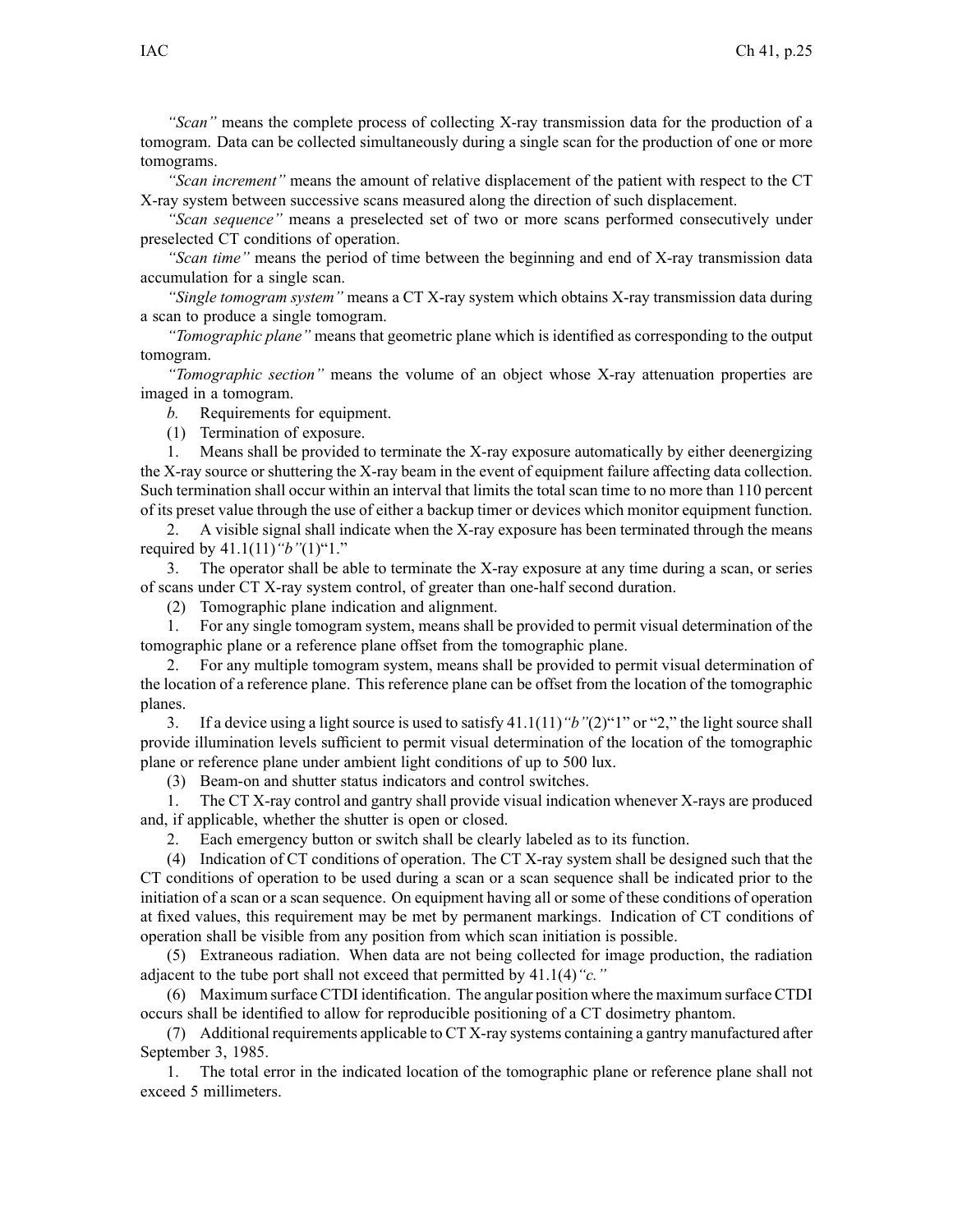2. If the X-ray production period is less than one-half second, the indication of X-ray production shall be actuated for at least one-half second. Indicators at or near the gantry shall be discernible from any point external to the patient opening where insertion of any par<sup>t</sup> of the human body into the primary beam is possible.

3. The deviation of indicated scan increment versus actual increment shall not exceed plus or minus 1 millimeter with any mass from 0 to 100 kilograms resting on the suppor<sup>t</sup> device. The patient suppor<sup>t</sup> device shall be incremented from <sup>a</sup> typical starting position to the maximum incremented distance or 30 centimeters, whichever is less, and then returned to the starting position. Measurement of actual versus indicated scan increment may be taken anywhere along this travel.

4. Premature termination of the X-ray exposure by the operator shall necessitate resetting of the CT conditions of operation prior to the initiation of another scan.

*c.* Facility design requirements.

(1) Aural communication. Provision shall be made for two-way aural communication between the patient and the operator at the control panel.

(2) Viewing systems.

1. Windows, mirrors, closed-circuit television, or an equivalent shall be provided to permit continuous observation of the patient during irradiation and shall be so located that the operator can observe the patient from the control panel.

2. When the primary viewing system is by electronic means, an alternate viewing system (which may be electronic) shall be available for use in the event of failure of the primary viewing system.

*d.* Surveys, calibrations, spo<sup>t</sup> checks, and operating procedures.

(1) Surveys.

1. All CT X-ray systems shall have <sup>a</sup> survey made by, or under the direction of, <sup>a</sup> qualified expert. In addition, such surveys shall be done after any change in the facility or equipment which might cause <sup>a</sup> significant increase in radiation hazard.

2. The registrant shall obtain <sup>a</sup> written repor<sup>t</sup> of the survey from the qualified expert, and <sup>a</sup> copy of the repor<sup>t</sup> shall be made available to the agency upon request.

(2) Radiation calibrations.

1. The calibration of the radiation output of the CT X-ray system shall be performed by, or under the direction of, <sup>a</sup> qualified exper<sup>t</sup> who is physically presen<sup>t</sup> at the facility during such calibration.

2. The calibration of <sup>a</sup> CT X-ray system shall be performed at intervals specified by <sup>a</sup> qualified exper<sup>t</sup> and after any change or replacement of components which, in the opinion of the qualified expert, could cause <sup>a</sup> change in the radiation output.

3. The calibration of the radiation output of <sup>a</sup> CT X-ray system shall be performed with <sup>a</sup> calibrated dosimetry system. The calibration of such system shall be traceable to a national standard. The dosimetry system shall have been calibrated within the preceding two years.

4. CT dosimetry phantom(s) shall be used in determining the radiation output of <sup>a</sup> CT X-ray system. Such phantom(s) shall meet the following specifications and conditions of use: CT dosimetry phantom(s) shall be right circular cylinders of polymethyl methacrylate of density 1.19 plus or minus 0.01 grams per cubic centimeter. The phantom(s) shall be at least 14 centimeters in length and shall have diameters of 32.0 centimeters for testing CT X-ray systems designed to image any section of the body and 16.0 centimeters for systems designed to image the head or for whole body scanners operated in the head scanning mode; CT dosimetry phantom(s) shall provide means for the placement of a dosimeter(s) along the axis of rotation and along <sup>a</sup> line parallel to the axis of rotation 1.0 centimeter from the outer surface and within the phantom. Means for the placement of dosimeters or alignment devices at other locations may be provided; any effects on the doses measured due to the removal of phantom material to accommodate dosimeters shall be accounted for through appropriate corrections to the reported data or included in the statement of maximum deviation for the values obtained using the phantom; and all dose measurements shall be performed with the CT dosimetry phantom placed on the patient couch or suppor<sup>t</sup> device without additional attenuation materials present.

5. The calibration shall be required for each type of head, body, or whole-body scan performed at the facility.